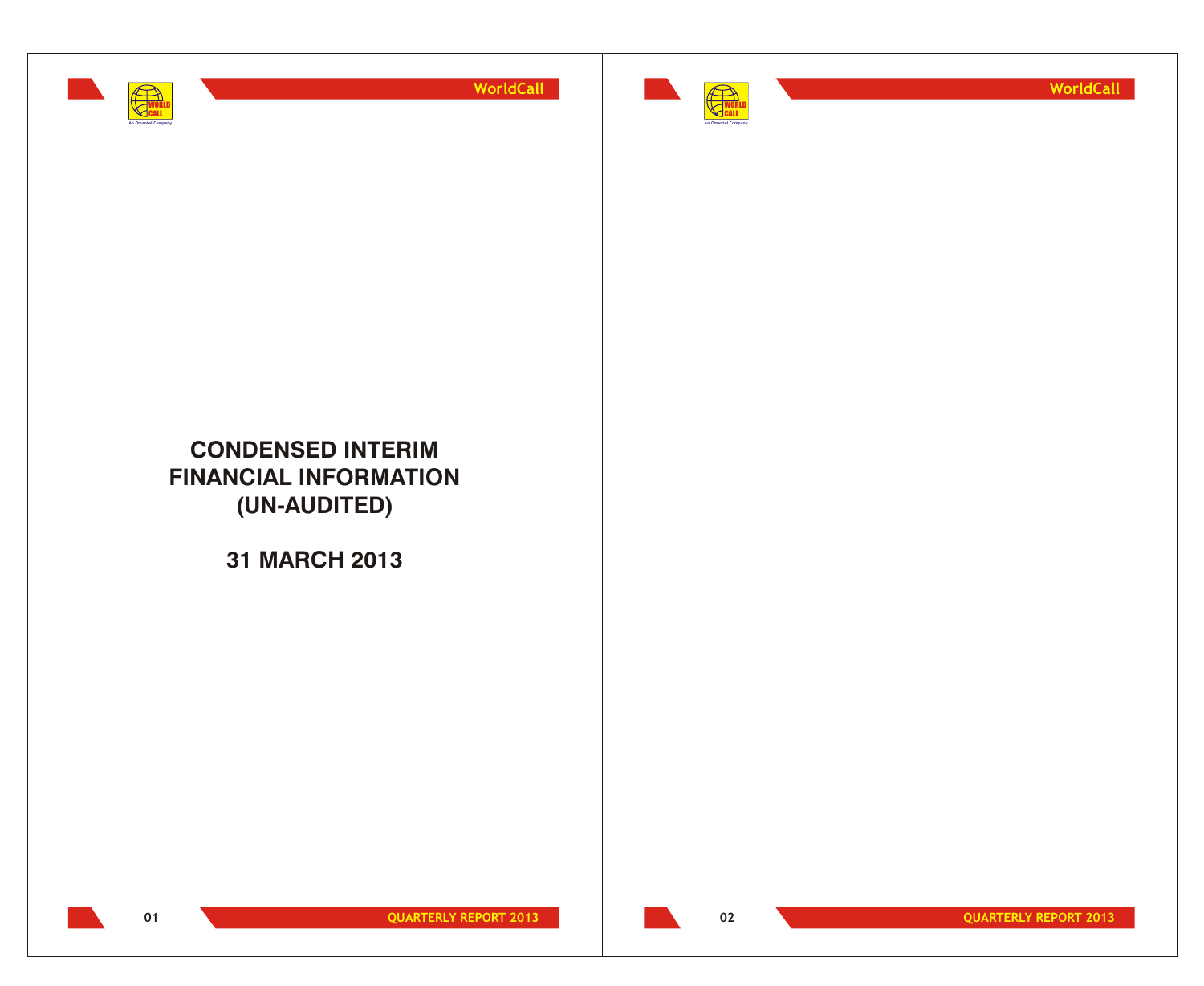

## VISION

WORLD CALL **An Omantel Company**

> We at Worldcall are committed to achieving dynamic growth and service excellence by being at the cutting edge of technological innovation. We strive to consistently meet and surpass customers', employees' and stake-holders' expectations by offering state-of-the-art telecom solutions with national & international footprints. We feel pride in making efforts to position Worldcall and Pakistan in the forefront of international arena.

## **MISSION STATEMENT**

In the telecom market of Pakistan, Worldcall to have an overwhelming impact on the basis of following benchmarks:

- Create new standards of product offering in basic and value added telephony by being more cost effective, easily accessible and dependable. Thus ensuring real value for money to all segments of market.
- Be a leader within indigenous operators in terms of market share, gross revenues and ARPU within five years and maintain the same positioning thereafter.
- Achieve utmost customer satisfaction by setting up high standards of technical quality and service delivery.

Ensuring the most profitable and sustainable patterns of ROI (Return on Investment) for the stake-holders.

# Contents

*Page Five*

Company information

*Page Seven*

Directors' review

*Page Nine* Condensed interim balance sheet

*Page Ten*

Condensed interim profit & loss account

*Page Eleven*

Condensed interim statement of comprehensive income

## *Page Twelve*

Condensed interim cash flow statement

*Page Thirteen*

Condensed interim statement of changes in equity

*Page Fourteen*

Notes to the condensed interim financial information

## *Page Twenty Five*

Condensed consolidated interim financial information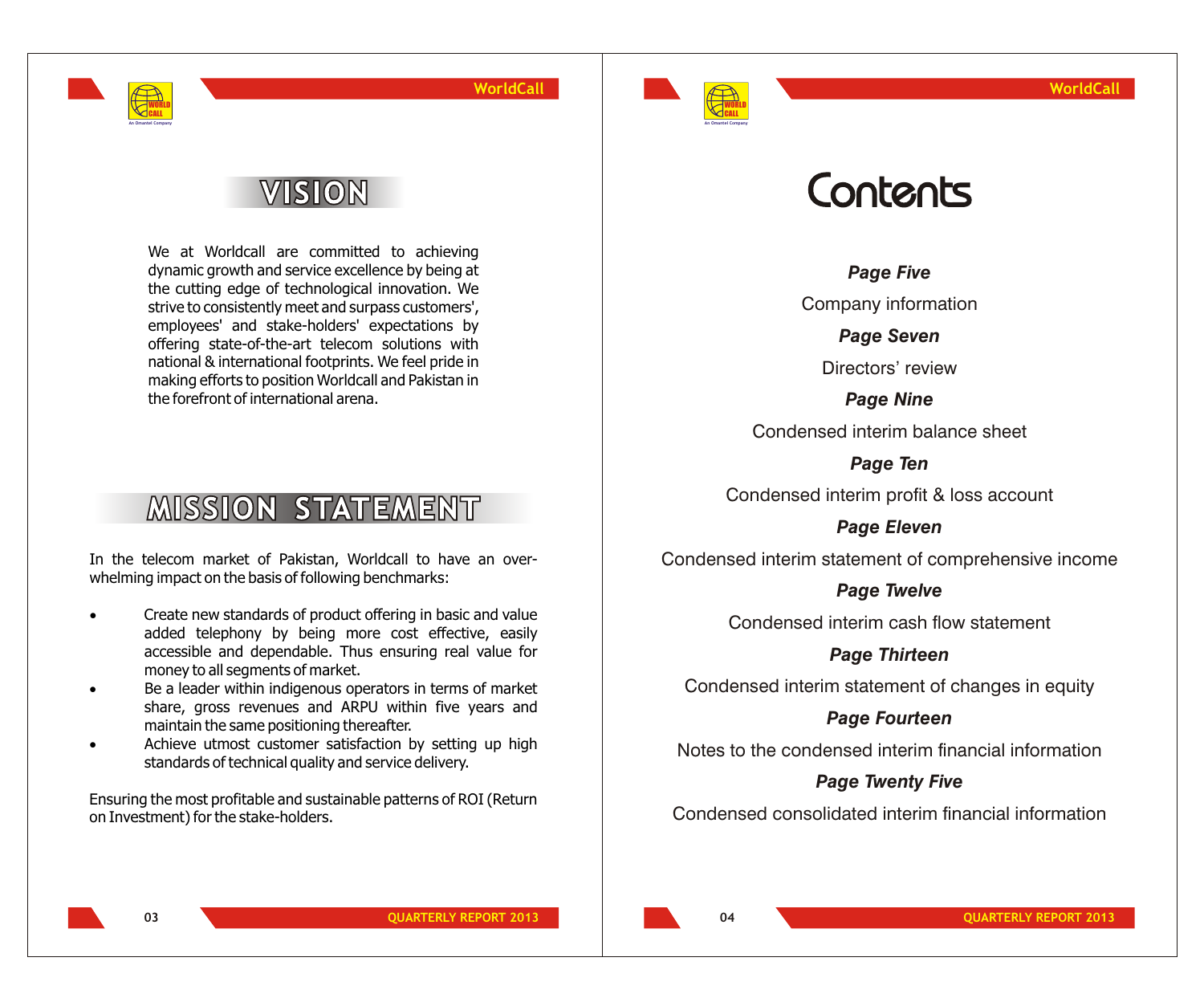



## **WorldCall**

| <b>COMPANY INFORMATION</b>               |                                              | <b>Bankers (In Alphabetic Order)</b>        | Allied Bank Limited                             |
|------------------------------------------|----------------------------------------------|---------------------------------------------|-------------------------------------------------|
|                                          |                                              |                                             | Albaraka Bank (Pakistan) Limited                |
|                                          |                                              |                                             | (formerly Emirates Global Islamic Bank Limited) |
| Chairman                                 | Mehdi Mohammed Al Abduwani                   |                                             | Askari Bank Limited                             |
|                                          |                                              |                                             | Barclays Bank Plc Pakistan                      |
| <b>Chief Executive Officer</b>           | Babar Ali Syed                               |                                             | Burj Bank Limited                               |
|                                          |                                              |                                             | (formerly Dawood Islamic Bank Limited)          |
| Board of Directors (In Alphabetic order) | Aimen bin Ahmed Al Hosni                     |                                             | Deutsche Bank AG                                |
|                                          | Asadullah Khawaja                            |                                             | Faysal Bank Limited                             |
|                                          | Mehdi Mohammed Al Abduwani                   |                                             | Habib Bank Limited                              |
|                                          | Samy Ahmed Abdulgadir Al Ghassany            |                                             | Habib Metropolitan Bank Limited                 |
|                                          | Sohail Qadir                                 |                                             | <b>HSBC Bank Middle East Limited</b>            |
|                                          | Shehryar Ali Taseer                          |                                             | HSBC Bank Oman S.A.O.G.                         |
|                                          | Talal Said Marhoon Al-Mamari (Vice Chairman) |                                             | (formerly Oman International Bank S.A.O.G.)     |
|                                          |                                              |                                             | IGI Investment Bank Limited                     |
| <b>Chief Financial Officer</b>           | Mohammad Noaman Adil                         |                                             | <b>JS Bank Limited</b>                          |
|                                          |                                              |                                             | <b>KASB Bank Limited</b>                        |
| <b>Executive Committee</b>               | Mehdi Mohammed Al Abduwani (Chairman)        |                                             | <b>MCB Bank Limited</b>                         |
|                                          | Aimen bin Ahmed Al Hosni (Member)            |                                             | National Bank of Pakistan                       |
|                                          | Babar Ali Syed (Member)                      |                                             | NIB Bank Limited                                |
|                                          | Sohail Qadir (Member)                        |                                             | Pak Oman Investment Co. Limited                 |
|                                          | Rizwan Abdul Hayi (Secretary)                |                                             | Soneri Bank Limited                             |
|                                          |                                              |                                             | Standard Chartered Bank (Pakistan) Limited      |
| <b>Audit Committee</b>                   | Talal Said Marhoon Al-Mamari (Chairman)      |                                             | Summit Bank Limited                             |
|                                          | Asadullah Khawaja (Member)                   |                                             | (formerly Arif Habib Bank Limited)              |
|                                          | Aimen bin Ahmed Al Hosni (Member)            |                                             | Tameer Microfinance Bank Limited                |
|                                          | Rizwan Abdul Hayi (Secretary)                |                                             | The Bank of Punjab                              |
|                                          |                                              |                                             | <b>United Bank Limited</b>                      |
| <b>HR Committee</b>                      | Aimen bin Ahmed Al Hosni (Chairman)          |                                             |                                                 |
|                                          | Sohail Qadir (Member)                        | <b>Registrar and Shares Transfer Office</b> | THK Associates (Pvt.) Limited                   |
|                                          | Talal Said Marhoon Al-Mamari (Member)        |                                             | Ground Floor, State Life Building No.3,         |
|                                          | Saud Al-Mazroui (Secretary)                  |                                             | Dr. Zia-ud-Din Ahmed Road, Karachi.             |
|                                          |                                              |                                             | Tel: (021) 111-000-322                          |
| <b>Chief Internal Auditor</b>            | Mirghani Hamza Al-Madani                     |                                             |                                                 |
|                                          |                                              | <b>Registered Office/Head Office</b>        | 67-A, C/III, Gulberg-III,                       |
| <b>Company Secretary</b>                 | Rizwan Abdul Hayi                            |                                             | Lahore, Pakistan                                |
|                                          |                                              |                                             | Tel: (042) 3587 2633-38                         |
| <b>Auditors</b>                          | KPMG Taseer Hadi & Co.                       |                                             | Fax: (042) 3575 5231                            |
|                                          | <b>Chartered Accountants</b>                 |                                             |                                                 |
|                                          |                                              | Webpage                                     | www.worldcall.com.pk                            |
| <b>Legal Advisers</b>                    | M/s Miankot & Co.                            |                                             |                                                 |
|                                          | Barristers, Advocates &                      |                                             |                                                 |
|                                          | Corporate Legal Consultant                   |                                             |                                                 |
|                                          |                                              |                                             |                                                 |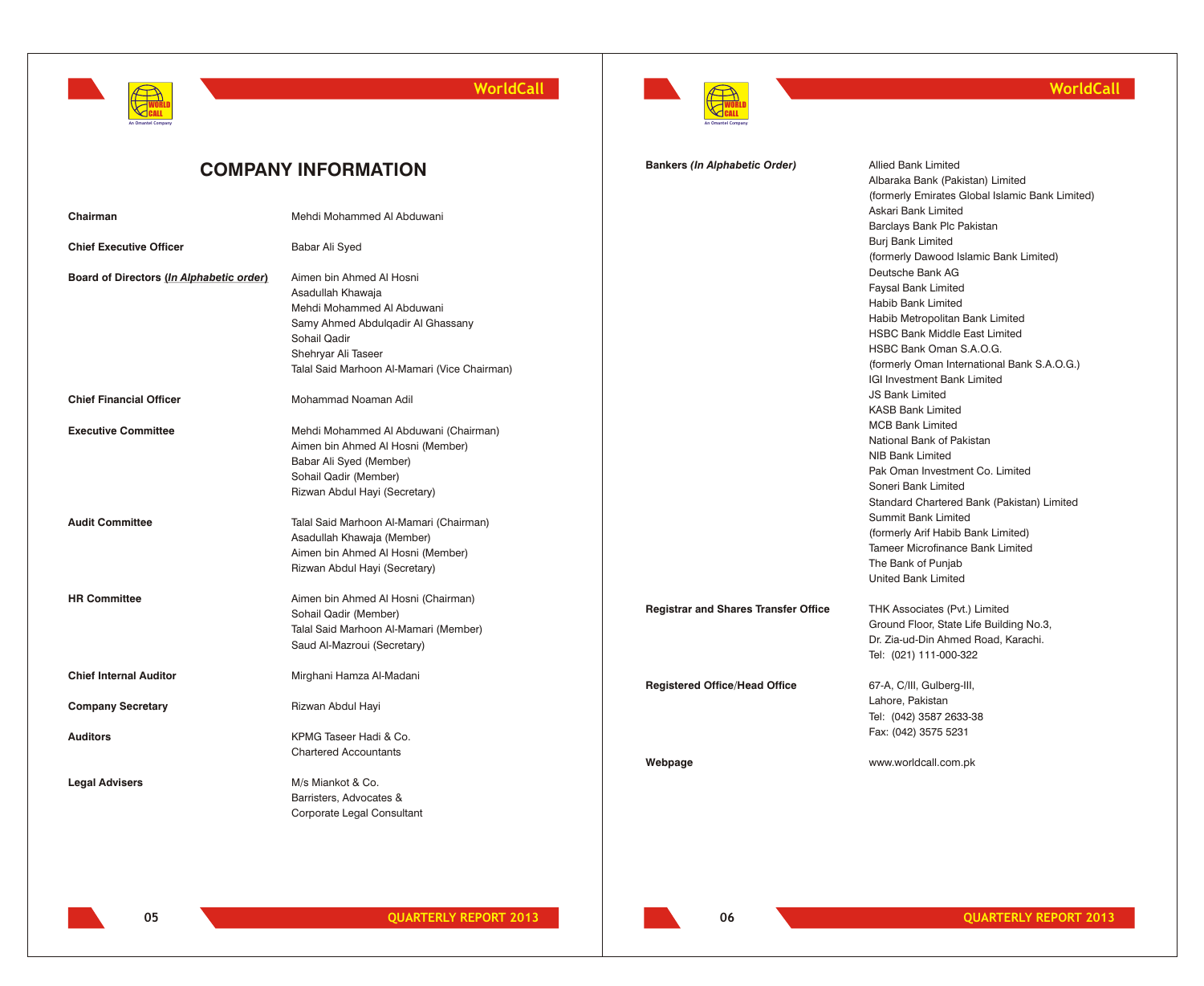



### **WorldCall**

### **DIRECTORS' REVIEW**

The Directors of Worldcall Telecom Limited ("WTL" or the "Company") are pleased to present the brief overview of the financial information for the quarter ended 31 March 2013.

### **Financial Overview**

Revenue for the quarter under review amounted to Rs. 970 million showing a decline of 53% against the comparative period. Despite reduction in business volume, significant improvement in margins contributed to a gross profit of Rs. 56 million as against the gross loss of last year. Operating costs remained in proportion with the business activity undertaken and saving of 21% against last year has arisen due to various cost cutting initiatives. Finance cost has also witnessed slight favorable movement of 4%. After taking effects of other income and tax, the Company has closed the quarter at a net loss of Rs. 257 million.

### **Future Outlook**

The funding transaction of USD 35 million is going to be put up for shareholders approval in Annual General Meeting on 04 May 2013. Keeping in view the procedural requirements, the Company foresees that funds shall be available for utilization before the end of second quarter. The management considers this as an important milestone on the way to a strategic turnaround.

### **Company's staff and customers**

We express our appreciation and sincere thanks to all staff members for the hard work and dedication that they have put in. We further express our gratitude for our customers for their support and trust.

For and on behalf of the Board of Directors

Bataric **Lahore Babar Ali Syed**

30 April 2013 Chief Executive Officer

**O7 QUARTERLY REPORT 2013** 

**OB QUARTERLY REPORT 2013**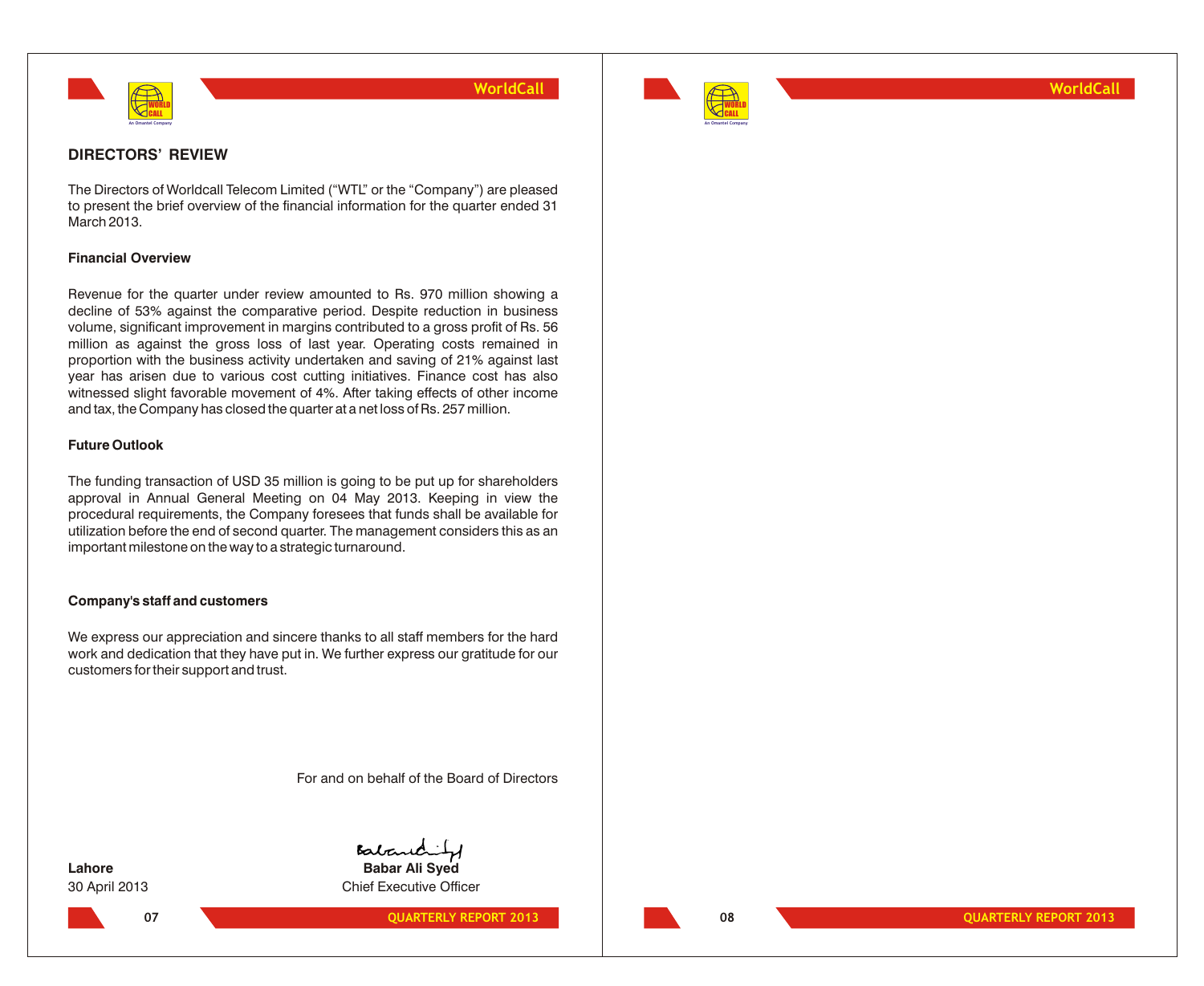

## **CONDENSED INTERIM BALANCE SHEET (UN-AUDITED) AS AT 31 MARCH 2013**

|                                                                                                  |                                |                        | Restated                     | Restated               |
|--------------------------------------------------------------------------------------------------|--------------------------------|------------------------|------------------------------|------------------------|
|                                                                                                  |                                | 31 March<br>2013       | 31 December<br>2012          | 31 December<br>2011    |
|                                                                                                  | Note                           |                        | (Rupees in '000)-            |                        |
| <b>NON CURRENT ASSETS</b>                                                                        |                                |                        |                              |                        |
| <b>Tangible fixed assets</b>                                                                     |                                |                        |                              |                        |
| Property, plant and equipment                                                                    | 5                              | 12,939,732             | 13,002,060                   | 13,527,048             |
| Capital work-in-progress                                                                         |                                | 695,276<br>13,635,008  | 782,635<br>13,784,695        | 650,986<br>14,178,034  |
|                                                                                                  |                                |                        |                              |                        |
| Intangible assets<br><b>Investment properties</b>                                                | 6                              | 4,934,338              | 4,987,160                    | 5,183,628              |
| Long term investment - classified as held for sale                                               | $\overline{7}$                 | 160,474                | 160,474                      | 146,074                |
| Long term trade receivable                                                                       | $\boldsymbol{\mathcal{S}}$     | 232,567                | 242,883                      | 18.092                 |
| <b>Deferred taxation</b>                                                                         |                                | 1,502,247              | 1,295,068                    | 288,499                |
| Long term loans and deposits                                                                     |                                | 103,989                | 122,074                      | 132,323                |
| <b>CURRENT ASSETS</b>                                                                            |                                | 20,568,623             | 20,592,354                   | 19,946,650             |
| Stores and spares                                                                                |                                | 208,581                | 225,091                      | 235,415                |
| Stock in trade                                                                                   |                                | 220,031                | 208,140                      | 201,901                |
| Trade debts                                                                                      |                                | 2,456,958              | 2,624,883                    | 3,252,683              |
| Loans and advances - considered good                                                             |                                | 1,549,149              | 1,441,416                    | 1,058,229              |
| Deposits and prepayments                                                                         |                                | 172,538                | 190,848                      | 142.945                |
| Other receivables                                                                                |                                | 125,394                | 64,513                       | 86,212                 |
| Short term investments<br>Income tax recoverable - net                                           |                                | 100,385<br>154,182     | 104,982<br>154,656           | 114,489<br>163,943     |
| Cash and bank balances                                                                           |                                | 74,456                 | 100,742                      | 327,028                |
|                                                                                                  |                                | 5,061,674              | 5,115,271                    | 5,582,845              |
| <b>CURRENT LIABILITIES</b>                                                                       |                                |                        |                              |                        |
| Current maturities of non-current liabilities                                                    |                                | 1,751,834              | 1,447,025                    | 2,095,116              |
| Running finance under mark-up arrangements - secured                                             |                                | 791,725                | 789,331                      | 979,373                |
| Short term borrowings                                                                            | 9                              | 1,036,758              | 1,014,767                    | 118,503                |
| License fee payable<br>Trade and other payables                                                  |                                | 1,021,500<br>6,026,273 | 1,021,500<br>5,947,891       | 1,021,500<br>4,589,727 |
| Interest and mark-up accrued                                                                     |                                | 260,484                | 245,190                      | 140,183                |
|                                                                                                  |                                | 10,888,574             | 10,465,704                   | 8,944,402              |
| <b>NET CURRENT LIABILITIES</b>                                                                   |                                | (5,826,900)            | (5,350,433)                  | (3,361,557)            |
| <b>NON CURRENT LIABILITIES</b>                                                                   |                                |                        |                              |                        |
| Term Finance Certificates - secured                                                              | 10                             | 1,642,822              | 1.640.083                    | 1.081.213              |
| Long term loan                                                                                   | 11                             | 2,682,603              | 2.815.456                    | 3,060,004              |
| Deferred income                                                                                  | 12                             | 44,376                 | 65,916                       | 166,300                |
| Retirement benefits                                                                              |                                | 350,573                | 362,907                      | 310,007                |
| Liabilities against assets subject to finance lease                                              |                                | 27,578                 | 44,904                       | 89,471                 |
| Long term payables                                                                               | 13                             | 1,230,727              | 1,288,444<br>42,458          | 1,494,620<br>42,661    |
| Long term deposits                                                                               |                                | 42,433<br>6,021,112    | 6,260,168                    | 6,244,276              |
| Contingencies and commitments                                                                    | 14                             |                        |                              |                        |
|                                                                                                  |                                | 8,720,611              | 8,981,753                    | 10,340,817             |
| <b>REPRESENTED BY</b>                                                                            |                                |                        |                              |                        |
| Share capital and reserves                                                                       |                                |                        |                              |                        |
| Authorized capital                                                                               |                                |                        |                              |                        |
| 900,000,000 (31 December 2012: 900,000,000) ordinary shares of Rs. 10 each                       |                                | 9,000,000              | 9.000.000                    | 9,000,000              |
| Issued, subscribed and paid up capital                                                           |                                | 8,605,716              | 8,605,716                    | 8,605,716              |
| Share premium                                                                                    |                                | 837,335                | 837,335                      | 837,335                |
| Fair value reserve - available for sale financial assets<br>Accumulated (loss)/profit            |                                | 9,238<br>(1,081,029)   | 13,835<br>(823, 263)         | (242, 023)<br>796,544  |
|                                                                                                  |                                | 8,371,260              | 8,633,623                    | 9,997,572              |
| Surplus on revaluation                                                                           |                                | 349,351                | 348,130                      | 343,245                |
|                                                                                                  |                                | 8,720,611              | 8,981,753                    | 10,340,817             |
|                                                                                                  |                                |                        |                              |                        |
| The annexed notes 1 to 19 form an integral part of this condensed interim financial information. |                                |                        |                              |                        |
|                                                                                                  | Baband                         |                        |                              |                        |
| Lahore                                                                                           | <b>Chief Executive Officer</b> |                        |                              | <b>Director</b>        |
|                                                                                                  |                                |                        |                              |                        |
| 09                                                                                               |                                |                        | <b>QUARTERLY REPORT 2013</b> |                        |
|                                                                                                  |                                |                        |                              |                        |



### **WorldCall**

## **CONDENSED INTERIM PROFIT AND LOSS ACCOUNT (UN-AUDITED) FOR THE QUARTER ENDED 31 MARCH 2013**

|                                    |          | Quarter ended<br>31 March<br>2013 | Quarter ended<br>31 March<br>2012        |
|------------------------------------|----------|-----------------------------------|------------------------------------------|
|                                    |          |                                   | -----------(Rupees in '000)------------- |
| Revenue - net                      |          | 970,044                           | 2,060,072                                |
| Direct cost                        |          | (913, 821)                        | (2,085,867)                              |
| Gross profit/(loss)                |          | 56,223                            | (25, 795)                                |
| Operating cost                     |          | (280, 619)                        | (354, 881)                               |
| <b>Operating loss</b>              |          | (224, 396)                        | (380, 676)                               |
| Finance cost                       |          | (164, 132)                        | (171,083)                                |
|                                    |          | (388, 528)                        | (551, 759)                               |
| Other operating income             |          | 8,146                             | 6,477                                    |
| Other operating expenses           |          | (78, 492)                         | (32, 151)                                |
| Loss before taxation               |          | (458, 874)                        | (577, 433)                               |
| Taxation                           |          | 202,329                           | 177,743                                  |
| Loss after taxation                |          | (256, 545)                        | (399, 690)                               |
| Loss per share - basic and diluted | (Rupees) | (0.30)                            | (0.46)                                   |

The annexed notes 1 to 19 form an integral part of this condensed interim financial information.

Batantiff

**Lahore Chief Executive Officer Chief Executive Officer Director** 

**10 QUARTERLY REPORT 2013**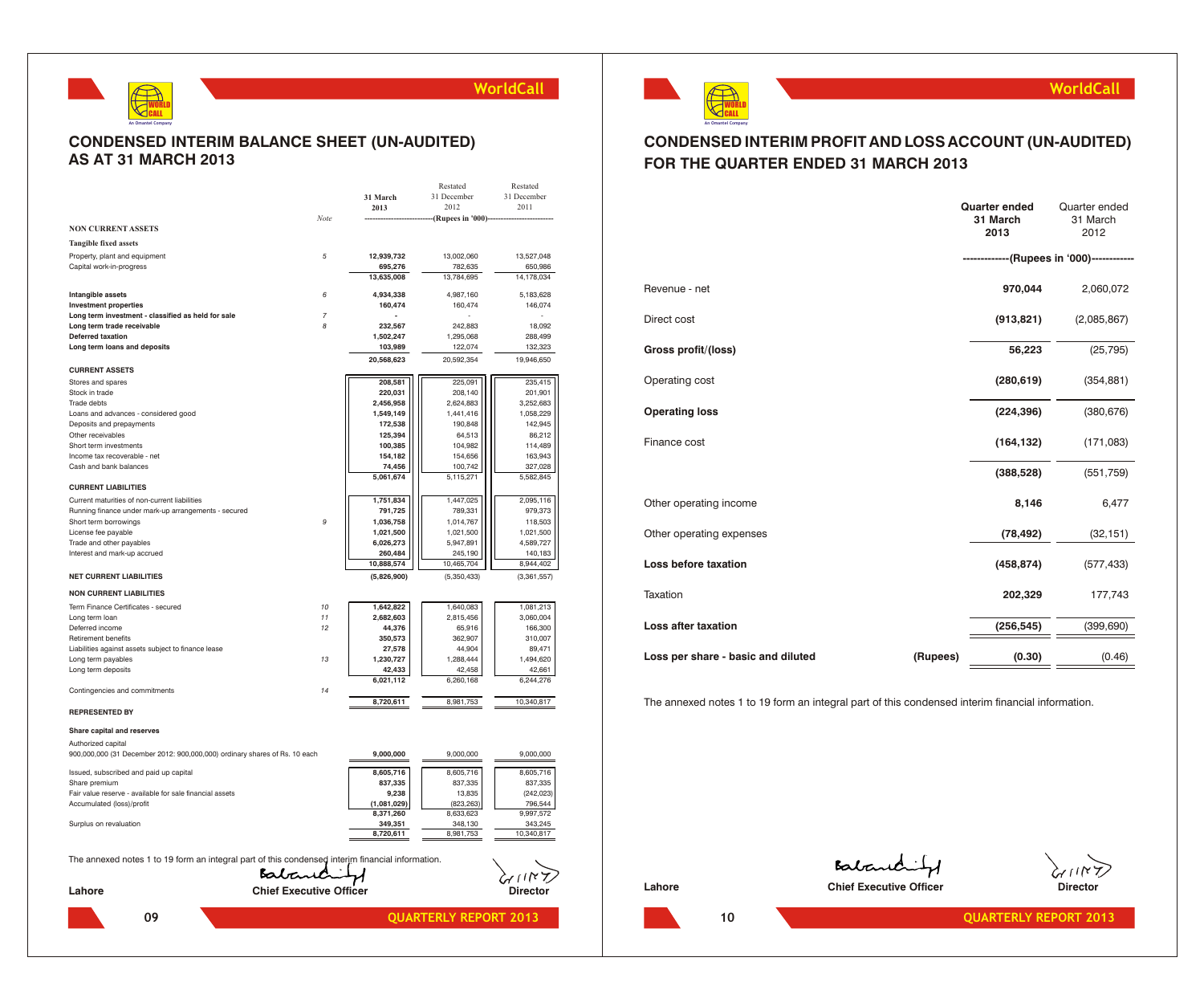

## **CONDENSED INTERIM STATEMENT OF COMPREHENSIVE INCOME (UN-AUDITED) FOR THE QUARTER ENDED 31 MARCH 2013**

|                                                                          | Quarter ended<br>31 March<br>2013       | Quarter ended<br>31 March<br>2012 |
|--------------------------------------------------------------------------|-----------------------------------------|-----------------------------------|
|                                                                          | ------------(Rupees in '000)----------- |                                   |
| Loss for the period                                                      | (256, 545)                              | (399, 690)                        |
| Other comprehensive (loss)/income - net of tax:                          |                                         |                                   |
| Items that are or may be reclassified subsequently<br>to profit or loss: |                                         |                                   |
| Net change in fair value of available for                                |                                         |                                   |
| sale financial assets                                                    | (4,597)                                 | 12,711                            |
|                                                                          | (4,597)                                 | 12,711                            |
| Total comprehensive loss for the period                                  | (261, 142)                              | (386,979)                         |

The annexed notes 1 to 19 form an integral part of this condensed interim financial information.



## **CONDENSED INTERIM CASH FLOW STATEMENT (UN-AUDITED) FOR THE QUARTER ENDED 31 MARCH 2013**

**Quarter ended** Quarter ended

**WorldCall**

|                                                                  | <b>Note</b> | Quarter ended<br>31 March<br>2013 | Quarter eriged<br>31 March<br>2012        |
|------------------------------------------------------------------|-------------|-----------------------------------|-------------------------------------------|
|                                                                  |             |                                   | -------------(Rupees in '000)------------ |
| Cash flows from operating activities                             |             |                                   |                                           |
| Cash generated from operations                                   | 15          | 212,630                           | 217,993                                   |
| Decrease in long term deposits receivable                        |             | 18,085                            | 9,384                                     |
| Decrease in long term trade receivable                           |             |                                   | 1,308                                     |
| (Decrease)/increase in long term deposits payable                |             | (25)                              | 337                                       |
| Decrease in deferred income                                      |             | (21, 540)                         | (24, 145)                                 |
| Increase/(decrease) in long term payables                        |             | 59,523                            | (20, 595)                                 |
| Retirement benefits paid                                         |             | (33, 330)                         | (1,766)                                   |
| Finance cost paid                                                |             | (136, 540)                        | (75, 850)                                 |
| Taxes paid                                                       |             | (4,378)                           | (3,776)                                   |
| Net cash generated from operating activities                     |             | 94,425                            | 102,890                                   |
| Cash flows from investing activities                             |             |                                   |                                           |
| Fixed capital expenditure                                        |             | (137, 197)                        | (170, 286)                                |
| Proceeds from sale of property, plant and equipment              |             | 5,869                             |                                           |
| Net cash used in investing activities                            |             | (131, 328)                        | (170, 286)                                |
| Cash flows from financing activities                             |             |                                   |                                           |
| Running finance - net                                            |             | 2,394                             | (187, 151)                                |
| Receipt of short term borrowings                                 |             | 21,991                            | 79,887                                    |
| Repayment of liabilities against assets subject to finance lease |             | (13,768)                          | (13, 191)                                 |
| Net cash generated from/(used in) financing activities           |             | 10,617                            | (120, 455)                                |
| Net decrease in cash and cash equivalents                        |             | (26, 286)                         | (187, 851)                                |
| Cash and bank balances at the beginning of the period            |             | 100,742                           | 327,028                                   |

The annexed notes 1 to 19 form an integral part of this condensed interim financial information.

**Cash and bank balances at the end of the period <b>74,456 1**39,177



**Lahore Chief Executive Officer Director**



**11 QUARTERLY REPORT 2013**





**12 QUARTERLY REPORT 2013**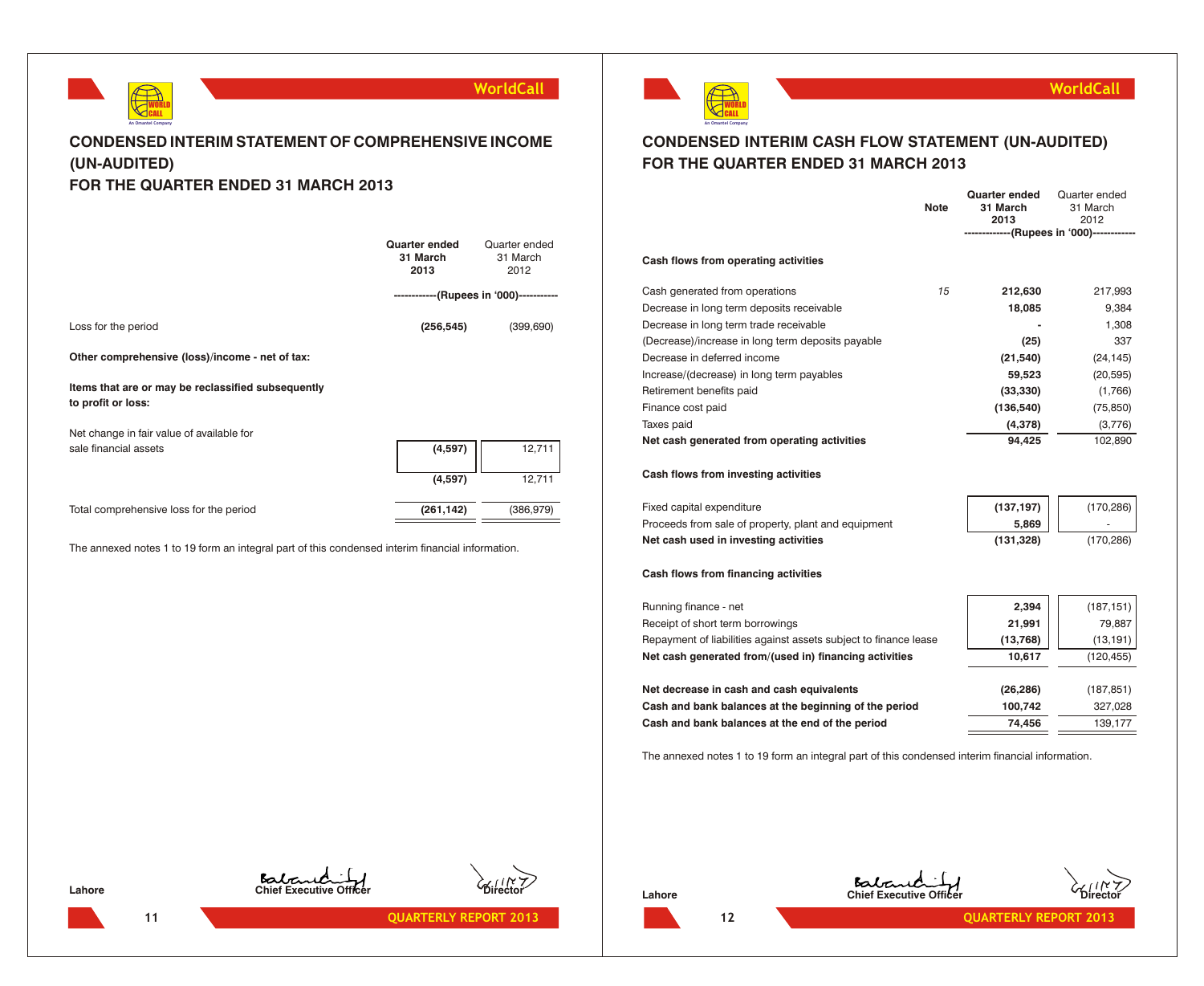



## **NOTES TO THE CONDENSED INTERIM FINANCIAL INFORMATION (UN-AUDITED) FOR THE QUARTER ENDED 31 MARCH 2013**

### **1 Legal status and nature of business**

Worldcall Telecom Limited ("the Company") is a public limited company incorporated in Pakistan on 15 March 2001 under the Companies Ordinance, 1984 and its shares are quoted on the Karachi and Lahore Stock Exchanges. The Company commenced its operations on 01 December 2004 and is engaged in providing Wireless Local Loop ("WLL") and Long Distance & International ("LDI") services in Pakistan, operation and maintenance of public payphones network and re-broadcasting international/national satellite/terrestrial wireless and cable television and radio signals as well as interactive communication and to establish, maintain and operate the licensed telephony services. The Company has been licensed by Pakistan Telecommunication Authority ("PTA") and Pakistan Electronic Media Regulatory Authority ("PEMRA") for these purposes. The registered office of the Company is situated at 67A, C-III, Gulberg III, Lahore. In the year ended 30 June 2008, 56.80% shares (488,839,429 ordinary shares) had been acquired by Oman Telecommunications Company SAOG ("the Parent company").

### **2 Basis of preparation**

### **2.1 Statement of Compliance**

This condensed interim financial information for the period ended 31 March 2013 has been prepared in accordance with the requirements of the International Accounting Standard 34 - Interim Financial Reporting and provisions of and the directives issued under the Companies Ordinance, 1984. In case where requirements of the Companies Ordinance, 1984 differ, the provisions of or directives issued under the Companies Ordinance, 1984 or directive issued by Securities and Exchange Commission of Pakistan ("SECP") have been followed. This condensed interim financial information does not include all the information and disclosures required in the annual financial statements and should be read in conjunction with the financial statements of the Company for the year ended 31 December 2012.

### **2.2 Accounting convention and basis of preparation**

These financial statements have been prepared under the historical cost convention, except for revaluation of investment properties, plant and equipment, intangible assets and certain financial assets at fair value, and recognition of certain employee benefits and financial liabilities at present value.

### **3 Accounting policies**

Accounting policies adopted for preparation of this condensed interim financial information are same as those applied in the preparation of the audited financial statements of the Company for the year ended 31 December 2012 and stated therein, except for the change in accounting policy under IAS 19 "Employee Benefits" with effect from 01 January 2013.

### **3.1 Retirement benefits**

**14**

During the year, the Company adopted IAS 19 Employee Benefits and changed its basis for recognition of actuarial gains and losses on its defined benefit plan.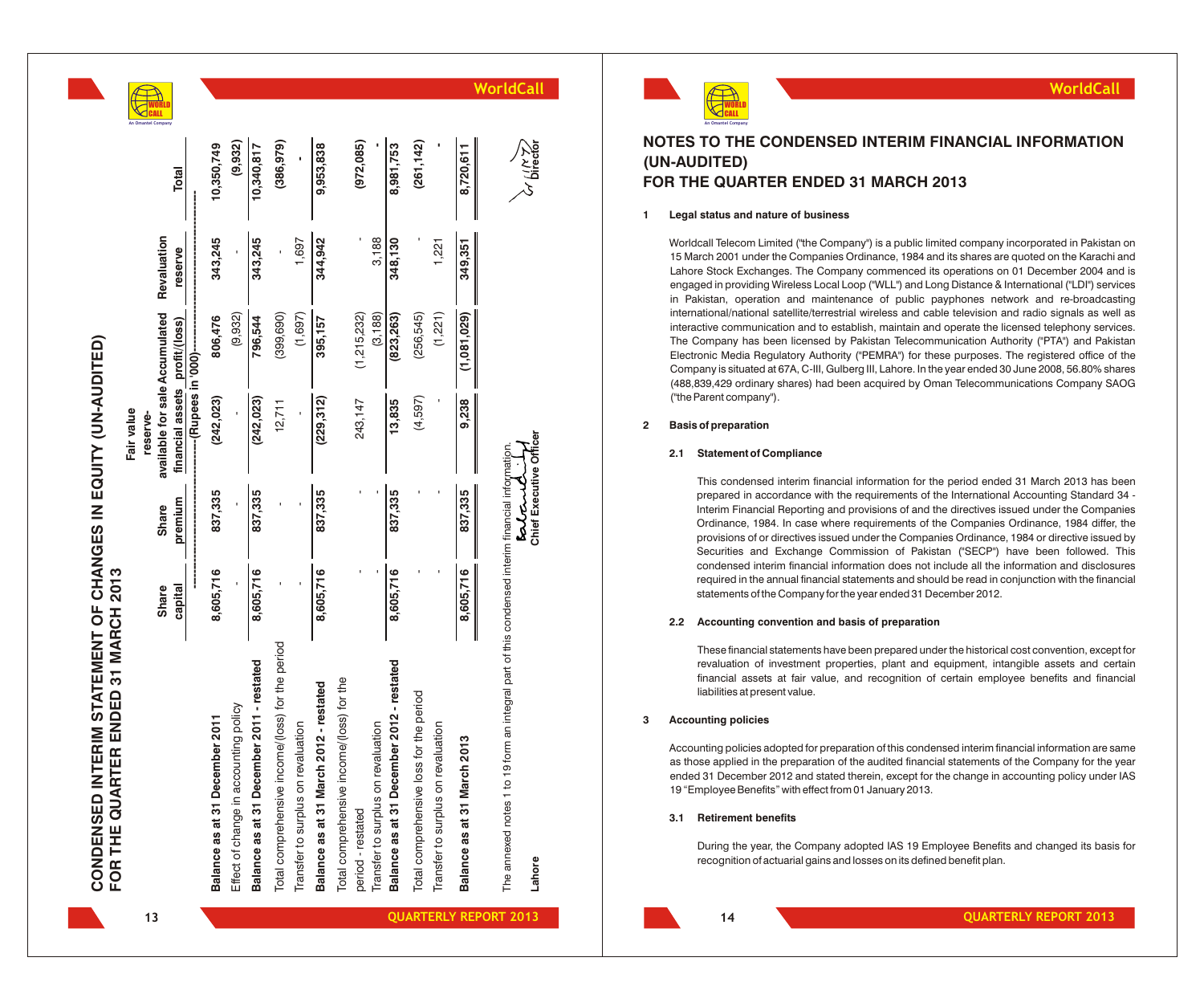

**31 December** 31 December

As a result of the change, all the changes in present value of defined benefit obligation are now recognised in the Condensed Interim Statement of Comprehensive Income and the past service costs are recognised in Condensed Interim Profit and Loss Account, immediately in the period they occur.

Previously, the Company recognised actuarial gains / losses over the expected average remaining working lives of the current employees, to the extent that unrecognised actuarial gains / losses exceeds 10 percent of present value of defined benefit obligation.

The change in accounting policy has been applied retrospectively and resulted in following changes in the financial statements:

|                                                       | эт ресепрег                          | эт ресепрет |
|-------------------------------------------------------|--------------------------------------|-------------|
|                                                       | 2012                                 | 2011        |
| <b>Condensed Interim Balance Sheet</b>                | ----------(Rupees in '000)---------- |             |
| (Decrease)/increase in retirement benefits obligation | (24, 788)                            | 9,932       |
| Decrease in accumulated loss                          | 24.788                               |             |
| Decrease in accumulated profit                        |                                      | (9,932)     |
|                                                       | Year ended                           |             |
|                                                       | 31 December                          | 31 December |
|                                                       | 2012                                 | 2011        |
| <b>Condensed Interim Statement of</b>                 | ----------(Rupees in '000)---------- |             |
| <b>Comprehensive Income</b>                           |                                      |             |
| Actuarial gain/(loss) on employee retirement benefits | 34.720                               | (9,932)     |

### **4. Significant accounting judgments and estimates**

The preparation of condensed interim financial information in conformity with approved accounting standards requires management to make judgements, estimates and assumptions that affect the application of accounting policies and reported amounts of assets and liabilities, income and expenses. The estimates associated assumptions and judgements are based on historical experience and various other factors that are believed to be reasonable under the circumstances, the result of which form the basis of making the judgements about carrying values of assets and liabilities that are not readily apparent from other sources. Actual results may differ from these estimates. In preparing this condensed interim financial information, the significant judgements made by management in applying accounting policies and the key sources of estimation were the same as those that were applied to the financial statements for the year ended 31 December 2012.

|   |                                         | <b>Note</b> | 31 March<br>2013 | 31 December<br>2012              |
|---|-----------------------------------------|-------------|------------------|----------------------------------|
| 5 | Property, plant and equipment           |             |                  | --------(Rupees in '000)-------- |
|   | <b>Owned and leased assets</b>          |             |                  |                                  |
|   | Opening net book value                  |             | 13.002.060       | 13.527.048                       |
|   | Additions during the period/year        | 5.1         | 235,386          | 678,907                          |
|   |                                         |             | 13.237.446       | 14,205,955                       |
|   | Disposals for the period/year - NBV     | 5.2         | (2,376)          | (16, 771)                        |
|   | Adjustment during the period/year - NBV |             | (304)            |                                  |
|   | Depreciation for the period/year        |             | (295, 034)       | (1, 187, 124)                    |
|   | Closing net book value                  | 5.3         | 12,939,732       | 13.002.060                       |



### **WorldCall**

**(2,376)** (16,771)

|     | An Omantel Company             |                          |                                                         |
|-----|--------------------------------|--------------------------|---------------------------------------------------------|
|     |                                | 31 March<br>2013         | 31 December<br>2012<br>--------(Rupees in '000)-------- |
|     |                                |                          |                                                         |
| 5.1 | <b>Break-up of additions</b>   |                          |                                                         |
|     | Leasehold improvements         | 127                      | 3,463                                                   |
|     | Plant and equipment            | 234,185                  | 634,202                                                 |
|     | Office equipment               | 71                       | 962                                                     |
|     | Computers                      | 805                      | 36,229                                                  |
|     | Furniture and fixtures         | $\overline{\phantom{a}}$ | 300                                                     |
|     | Vehicles                       | 198                      | 3,751                                                   |
|     |                                | 235,386                  | 678,907                                                 |
| 5.2 | Break-up of disposals (at NBV) |                          |                                                         |
|     | Leasehold improvement          |                          | (24)                                                    |
|     | Office equipment               | (632)                    | (40)                                                    |
|     | Computers                      | (45)                     | (16,001)                                                |
|     | Furniture and fixtures         | (256)                    |                                                         |

**5.3** Property, plant and equipment includes equipment deployed in implementing the Universal Service Fund network which is subject to lien exercisable by Universal Service Fund Company ("USFC") in the event of failure by the Company to maintain service availability and quality specification.

Vehicles **(1,443)** (706)

|   |                                        | <b>Note</b> | 31 March<br>2013                 | 31 December<br>2012 |
|---|----------------------------------------|-------------|----------------------------------|---------------------|
|   |                                        |             | --------(Rupees in '000)-------- |                     |
| 6 | Intangible assets (at NBV)             |             |                                  |                     |
|   | Licenses                               |             | 1,695,925                        | 1,735,324           |
|   | Indefeasible right of use - Media cost | 6.1         | 671,501                          | 684,568             |
|   | Software                               |             | 13.418                           | 13.774              |
|   | Goodwill                               | 6.2         | 2,553,494                        | 2,553,494           |
|   |                                        |             | 4,934,338                        | 4.987.160           |

- **6.1** During the year 2011, the Company acquired an indefeasible right of use in respect of capacity procured from Multinet Pakistan (Private) Limited for the period of 15 years.
- **6.2** Goodwill represents the difference between the cost of the acquisition (fair value of consideration paid) and the fair value of the net identifiable assets acquired at the time of merger of Worldcall Telecom Limited with Worldcall Communications Limited, Worldcall Multimedia Limited and Worldcall Broadband Limited.

The Company assessed the recoverable amount of Goodwill at 31 March 2013 and determined that, as of this date, there is no indication of impairment of Goodwill. The recoverable amount was calculated on the basis of five year financial business plan approved by the Board which assumes cash inflows of USD 35 million during the financial year ending 31 December 2013 as foreign currency denominated convertible preference shares with mandatory conversion into equity.

The business plan also includes a comprehensive analysis of the existing operational

**15**

**16**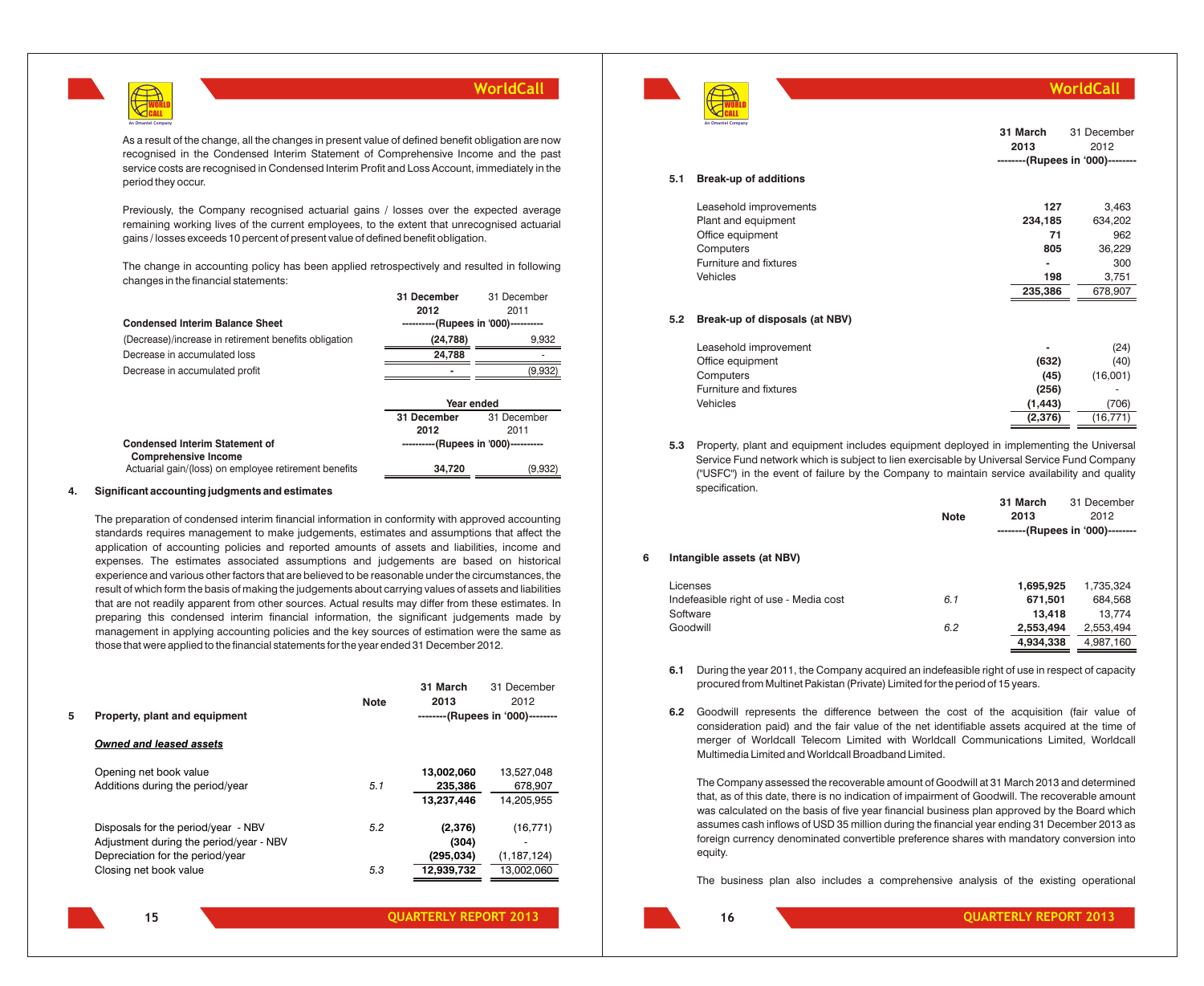

deployments of the Company along with strategic direction of future investments and business growth. Discount rate of 16% was used for the calculation of net present value of future cash flows. The cash flows beyond the five years period have been extrapolated using a steady 5% growth rate which is consistent with the long-term average growth rate for the industry, whereas for impairment calculation no growth is considered in cash flows beyond five years as per International Accounting Standard 36 - Impairment of Assets.

|                                                    |      | 31 March 31 December             |
|----------------------------------------------------|------|----------------------------------|
|                                                    | 2013 | 2012                             |
|                                                    |      | --------(Rupees in '000)-------- |
| Long term investment - classified as held for sale |      |                                  |

#### **Foreign subsidiary - Unquoted**

### **Worldcall Telecommunications Lanka (Private) Limited (Incorporated in Sri Lanka)**

7,221,740 (31 December 2012: 7,221,740) ordinary shares of Sri Lankan Rupees 10 each. Equity held 70.65% (31 December 2012: 70.65%) **44,406** 44,406

| $L^2$ and $L^2$ and $L^2$ and $L^2$ and $L^2$ and $L^2$ and $L^2$ and $L^2$ and $L^2$ and $L^2$ and $L^2$ and $L^2$ and $L^2$ and $L^2$ and $L^2$ and $L^2$ and $L^2$ and $L^2$ and $L^2$ and $L^2$ and $L^2$ and $L^2$ and | .        | .        |
|-----------------------------------------------------------------------------------------------------------------------------------------------------------------------------------------------------------------------------|----------|----------|
| Share deposit money                                                                                                                                                                                                         | 13,671   | 13,671   |
|                                                                                                                                                                                                                             | 58,077   | 58,077   |
| Less: Provision for impairment                                                                                                                                                                                              | (58,077) | (58,077) |
|                                                                                                                                                                                                                             |          |          |

The Company's foreign subsidiary namely Worldcall Telecommunications Lanka (Private) Limited was suffering losses as the demand for payphones in Sri Lanka has greatly diminished. Keeping in view the Sri Lankan market conditions and negative equity of the subsidiary, the management decided and approved the winding up of the subsidiary. Long term investment in subsidiary was classified as discontinued operations.

### **8 Long term trade receivable**

This represents receivable from the sale of Optical Fiber Cable stated at amortized cost by using the discount rate of 16%. This amount is receivable from Pakistan Mobile Communications (Private) Limited over a period of five years and from Getronics Pakistan (Private) Limited over a period of 20 years.

|   |                                            | <b>Note</b> | 31 March<br>2013 | 31 December<br>2012                |
|---|--------------------------------------------|-------------|------------------|------------------------------------|
|   |                                            |             |                  | ---------(Rupees in '000)--------- |
| 9 | Short term borrowings                      |             |                  |                                    |
|   | Habib Bank Limited - I                     | 9.1         | 734.000          | 708.000                            |
|   | Habib Bank Limited - II                    | 9.2         | 220,000          | 194,459                            |
|   | <b>KASB Bank Limited</b>                   | 9.3         |                  | 49.500                             |
|   | Soneri Bank Limited - I                    | 9.4         | 36,896           | 42,196                             |
|   | Soneri Bank Limited - II                   | 9.5         | 36,531           | 4.879                              |
|   | Standard Chartered Bank (Pakistan) Limited | 9.6         | 9.331            | 15,733                             |
|   |                                            |             | 1,036,758        | 1.014.767                          |
|   |                                            |             |                  |                                    |



**17**

WORLD CALL **An Omantel Company**

### **9.1** This represents a bridge loan facility of Rs. 734 million from Habib Bank Limited ("HBL") to bridge Convertible Preference Shares to be issued by the Company. The said facility is repayable on receipts against preference shares having mark up of 3 month KIBOR plus 3.50% per annum. Facility is completely secured under joint pari passu hypothecation agreement for present and future fixed and current assets of the Company amounting to Rs. 1,015.67 million.

- **9.2** This represents a working capital finance facility of Rs. 220 million from Habib Bank Limited ("HBL"). The said facility is repayable over a period of 180 days having mark up of one month KIBOR plus 0.75% per annum. To secure the facility, an unconditional, irrevocable, first demand stand-by letter of credit has been issued by National Bank of Oman favouring Habib Bank Limited. This arrangement shall remain effective until all obligations under the facility are settled.
- **9.3** The facility has been settled during the period.
- **9.4** This facility carries mark up of 6 month KIBOR + 4.00% per annum. It is secured through joint pari passu hypothecation agreement with 25% margin.
- **9.5** It carries mark-up ranging from 19.00% 21.00% per annum and is secured by hypothecation charge on assets.
- **9.6** It carries markup of 19.00% 21.00% per annum and is secured by hypothecation charge on assets and lien over import documents.

|    |                                                             | 31 March<br>2013                   | 31 December<br>2012<br>--------(Rupees in '000)-------- |
|----|-------------------------------------------------------------|------------------------------------|---------------------------------------------------------|
| 10 | <b>Term Finance Certificates - secured</b>                  |                                    |                                                         |
|    | Term finance certificates<br>Less: Initial transaction cost | 1,643,735<br>(53,994)<br>1.589.741 | 1,643,735<br>(53,994)<br>1.589.741                      |
|    | Amortization of transaction cost                            | 53,081<br>1,642,822                | 50,342<br>1,640,083                                     |
|    | Less: Current maturity                                      |                                    |                                                         |

Term finance certificates have a face value of Rs. 5,000 per certificate.

### *Term finance certificates*

These represent listed Term Finance Certificates ("TFC") amounting to Rs. 4,000 million. Out of this, Rs. 3,000 million was received on account of Pre-IPO and Rs. 1,000 million was offered to public for subscription. These TFCs were redeemable in seven equal semi annual instalments commencing from October 2010. Profit rate is charged at six months average KIBOR plus 1.60% per annum. These are secured by way of first pari passu charge on the present and future fixed assets of the Company amounting to Rs. 5,333.33 million and assignment of licenses.

These TFC's have been rescheduled by majority of TFC holders. The principal will be repayable in three semi annual instalments commencing from October 2014.

**WorldCall**

**18**

**1,642,822** 1,640,083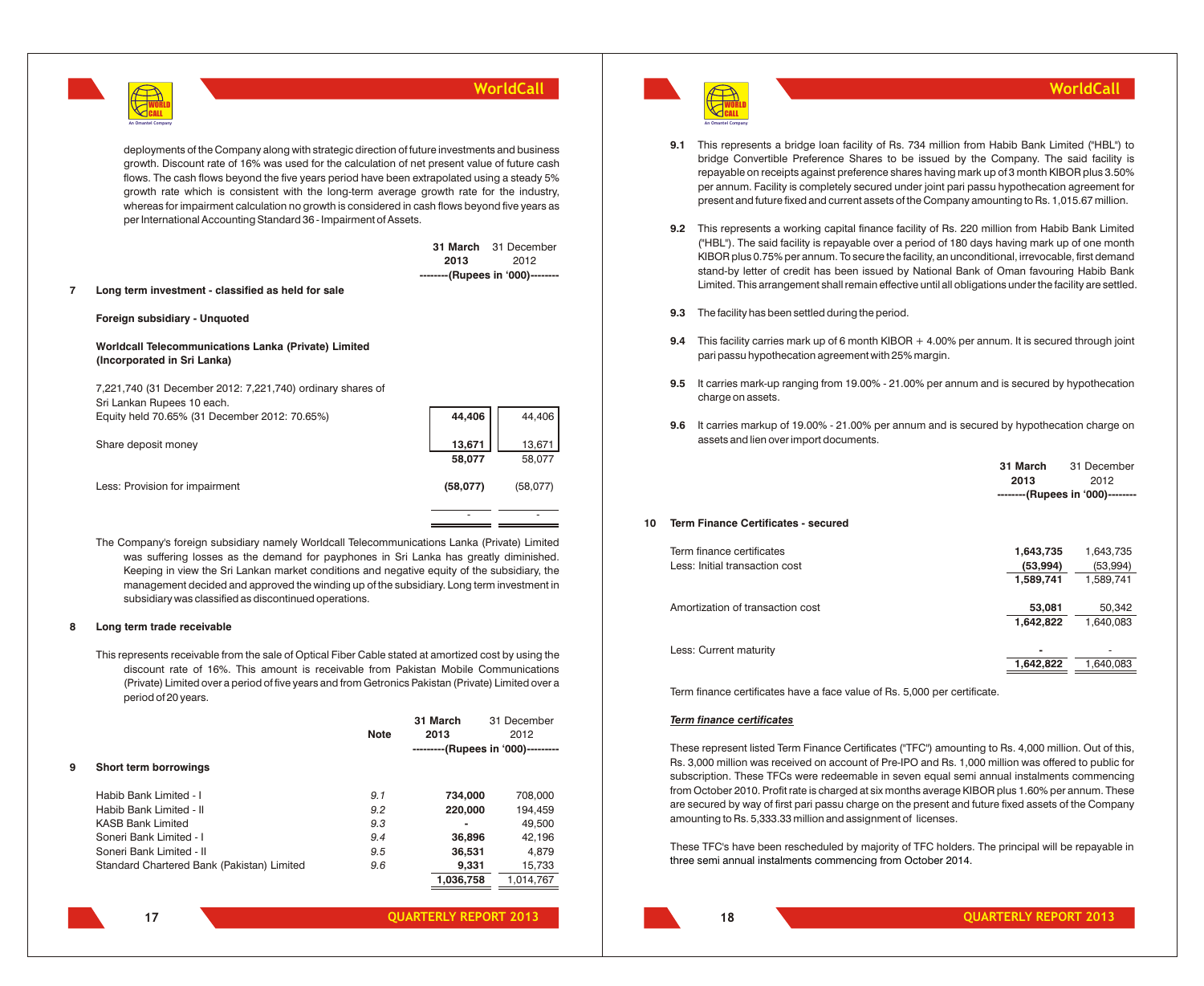WORLD CALL

**11 Long term loan**

| An Omantel Company                    |                                |                     |
|---------------------------------------|--------------------------------|---------------------|
|                                       | 31 March<br>2013               | 31 December<br>2012 |
|                                       | ---------(Rupees in '000)----- |                     |
| Long term loan                        |                                |                     |
| Receipt                               | 2,943,855                      | 2,943,855           |
| Less: Initial transaction cost        | (42, 668)                      | (42, 668)           |
|                                       | 2,901,187                      | 2,901,187           |
| Add: Amortization of transaction cost | 12,191                         | 10,667              |
|                                       | 2,913,378                      | 2.911.854           |
| Add: Exchange loss                    | 447,495                        | 406,095             |
|                                       | 3,360,873                      | 3.317.949           |
| Less: Current maturity                | (678, 270)                     | (502, 493)          |
|                                       | 2,682,603                      | 2,815,456           |
|                                       |                                |                     |

This represents foreign currency syndicated loan facility amounting to USD 35 million from Askari Bank Limited Offshore Banking Unit, Bahrain, with the lead arranger being Askari Bank Limited. This loan is re-payable in twenty equal quarterly instalments with 2 years grace period commencing 06 June 2013. Profit is charged at three months average LIBOR plus 1.75% per annum and monitoring fee at 1.20% per annum. To secure the facility an unconditional, irrevocable, first demand stand-by letter of credit has been issued by National Bank of Oman favoring Askari Bank Limited against the corporate guarantee of Oman Telecommunication Company SAOG. This arrangement shall remain effective until all obligations under the facility are settled.

### **12 Deferred income**

It represents the amount received in advance against contracts valuing Rs. 786 million and Rs. 487 million for the deployment of network in Multan Telecommunication Region and Gujranwala Telecommunication Region, respectively, awarded by Universal Service Fund Company ("USFC"), a company established for the purpose of increasing teledensity in Pakistan. The amount is adjustable against delivery of milestones.

|    |                                                                                                                                                                                               | 31 March<br>2013<br>---------(Rupees in '000)--------- | 31 December<br>2012                        |
|----|-----------------------------------------------------------------------------------------------------------------------------------------------------------------------------------------------|--------------------------------------------------------|--------------------------------------------|
| 13 | Long term payables                                                                                                                                                                            |                                                        |                                            |
|    | Payable to Pakistan Telecommunication Authority<br>Payable to Multinet Pakistan (Private) Limited<br><b>Suppliers</b>                                                                         | 723,693<br>54.290<br>452,744<br>1.230.727              | 768,589<br>115,835<br>404,020<br>1.288.444 |
| 14 | <b>Contingencies and commitments</b>                                                                                                                                                          |                                                        |                                            |
|    | <b>Contingencies</b>                                                                                                                                                                          |                                                        |                                            |
|    | <b>Billing disputes with PTCL</b><br>14.1                                                                                                                                                     |                                                        |                                            |
|    | There is a dispute of Rs. 72.64 million (31 December 2012: Rs 72.64 million) with PTCL of<br>14.1.1<br>non revenue time of prepaid calling cards and Bs. 41.85 million (31 December 2012: Bs. |                                                        |                                            |

non revenue time of prepaid calling cards and Rs. 41.85 million (31 December 2012: Rs 41.40 million) for excess minutes billed on account of interconnect and settlement charges. The Company is hopeful that matter will be decided in favour of the Company.



WORLD CALL **An Omantel Company**

**14.1.2** PTCL has charged the Company excess Domestic Private Lease Circuits (DPLC) and other media charges amounting to Rs. 188.39 million (31 December 2012: Rs.183.99 million) on account of difference in rates, distances and date of activations. The Company has deposited Rs. 40 million (31 December 2012: Rs. 40 million) in Escrow Account on account of dispute of charging of bandwidth charges from the date of activation of Digital Interface Units (DIUs) for commercial operation and in proportion to activation of DIUs related to each DPLC link and excess charging in respect of Karachi-Rawalpindi link which was never activated. The Company is hopeful that matter will be decided in favour of the Company.

### **14.2 Disputes with Pakistan Telecommunication Authority (PTA)**

- **14.2.1** There is a dispute with PTA on roll out of Company's 479 MHz and 3.5 GHz frequency bands licenses for allegedly not completing roll out within prescribed time. The dispute is pending adjudication at PTA. The Company is hopeful that the issue will be favorably resolved at the level of PTA.
- **14.2.2** There is a dispute with PTA on payment of research and development fund contribution amounting to Rs. 5.65 million (31 December 2012: Rs. 5.65 million). The legal validity of this fund is under challenge before the Honourable Supreme Court of Pakistan. The Company is hopeful of a favourable decision.
- **14.2.3** There is a dispute with PTA on payment of contribution of APC for USF amounting to Rs. 491 million (31 December 2012: Rs. 491 million) in relation to the period prior to the valid formation of USF fund by the Federal Government. Out of this amount, Rs. 394 million has been deposited with PTA. The matter is pending adjudication before the Honourable Supreme Court of Pakistan. The Company is hopeful of a favourable decision.

### **14.3 Taxation issues**

- **14.3.1** Income Tax Return for the tax year ended 30 June 2006 was filed under the self assessment scheme. Subsequently, the case was reopened by invoking the provisions of section 122 (5A). Additions were made on account of brought forward losses, gratuity and goodwill of Rs. 773 million. The appeal of the Company is pending in Income Tax Appellate Tribunal Lahore. The Company is hopeful that the matter will be decided in favour of the Company.
- **14.3.2** Income Tax Returns for the tax year ended 30 June 2003 were filed under the self assessment scheme of Worldcall Communications Limited, Worldcall Multimedia Limited, Worldcall Broadband Limited and Worldcall Phone cards Limited, now merged into the Company. The Company has received orders under section 122(5A) against the said returns filed under self assessment on 02 January 2009. As per Orders, the Income Tax Department intends to amend the returns on certain issues such as depreciation, turnover tax adjustment, gratuity provision, share premium, allocation of expenses to capital gain, mark up from associates and share deposit money amounting to Rs. 29.9 million. An appeal has been filed by the Company against the orders before the Commissioner of Income Tax (Appeals). Commissioner of Income Tax (Appeals) has restored the original assessment order U/S 177 dated 17 May 2005 for Worldcall Broadband Limited. Remaining appeals were also decided and a partial relief was given by CIT (Appeals), while being aggrieved, the Company has filed appeals in Income Tax Appellate Tribunal Lahore. Based on legal advice, the Company is hopeful that matter will be decided in favour of the Company.
- **14.3.3** There is a dispute with Sales Tax Authorities for payment of Rs.167 million claimed and obtained as sales tax refund in the year 2006 by the Company. The matter is presently being adjudicated by the Honourable Lahore High Court Lahore. An injunction currently holds field which precludes recovery from the Company. The Company has paid 20% of principal amount to date to the department against the said dispute. Moreover, this is an industrial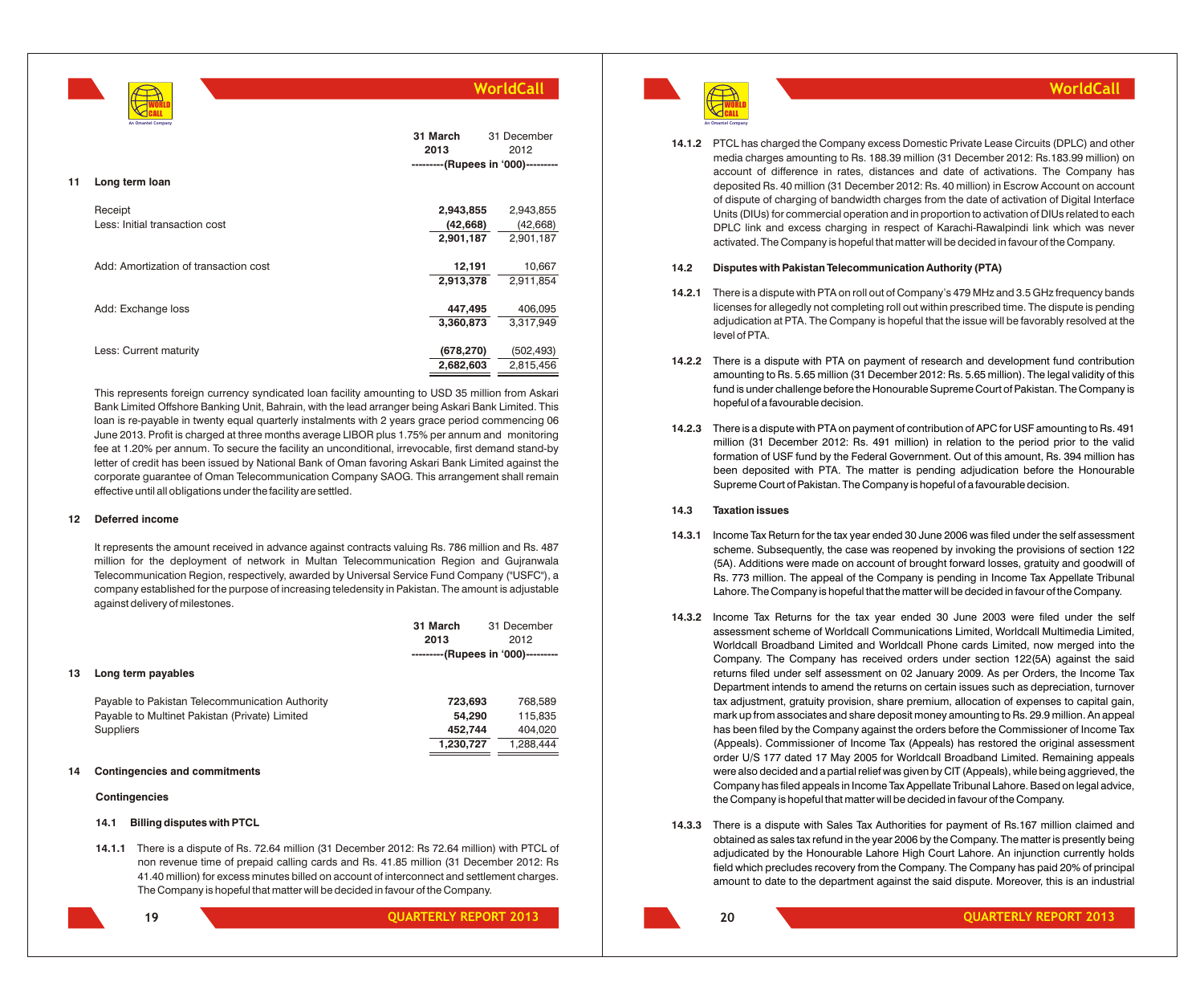issue and in case companies of other jurisdiction, the Inland Revenue Tribunal has dismissed the case of sales tax authorities. It is therefore that, the Company is hopeful of a favourable decision.

### **14.4 Others**

**14.4.1** Samsung claimed an amount of Rs.132.6 million (USD 1.4 million) against its receivables under a certain settlement and services agreement. However, the Company denies the claim on the basis that Samsung failed to fulfil its obligations and did not provide services for which Company reserves the right to initiate appropriate proceedings against Samsung. Based on the legal advice, the Company is hopeful that matter will be resolved in its favour.

|    |                                                    | 31 March<br>2013<br>---------(Rupees in '000)--------- | 31 December<br>2012                |
|----|----------------------------------------------------|--------------------------------------------------------|------------------------------------|
|    | <b>Commitments</b>                                 |                                                        |                                    |
|    | 14.5 Outstanding quarantees                        | 1,170,611                                              | 1,213,373                          |
|    | 14.6 Commitments in respect of capital expenditure | 2,037,351                                              | 2,070,847                          |
|    | 14.7 Outstanding letters of credit                 |                                                        | 38,840                             |
|    |                                                    | Quarter ended Quarter ended<br>31 March<br>2013        | 31 March<br>2012                   |
|    |                                                    |                                                        | ---------(Rupees in '000)--------- |
| 15 | Cash generated from operations                     |                                                        |                                    |
|    | Loss before taxation                               | (458, 874)                                             | (577, 433)                         |
|    | Adjustment for non-cash charges and other items:   |                                                        |                                    |
|    | Depreciation                                       | 295,034                                                | 278,562                            |
|    | Amortization of intangible assets                  | 48.344                                                 | 48,333                             |
|    | Amortization of transaction cost                   | 4,263                                                  | 4,262                              |
|    | Discounting charges                                | 8,034                                                  | 10,294                             |
|    | Amortization of receivables                        | (1,940)                                                | ä,                                 |
|    | Provision for doubtful receivables                 | 38,056                                                 | 32,763                             |
|    | Provision for stores and spares                    | 9,000                                                  |                                    |
|    | Exchange loss on foreign currency loan             | 41,400                                                 | 31,050                             |
|    | Gain on sale of property, plant and equipment      | (3, 493)                                               |                                    |
|    | Retirement benefits                                | 15,148                                                 | 25,963                             |
|    | Finance cost                                       | 151,835                                                | 156,527                            |
|    | Profit before working capital changes              | 146,807                                                | 10,321                             |



### **WorldCall**

|                | <b>Quarter ended</b> Quarter ended |                                    |  |
|----------------|------------------------------------|------------------------------------|--|
|                | 31 March                           | 31 March                           |  |
|                | 2013                               | 2012                               |  |
|                |                                    | ---------(Rupees in '000)--------- |  |
| vital changes: |                                    |                                    |  |
|                |                                    |                                    |  |
|                |                                    |                                    |  |

### **Effect on cash flow due to working cap**

| (Increase)/decrease in the current assets |            |            |
|-------------------------------------------|------------|------------|
| Stores and spares                         | 7,510      | (2,888)    |
| Stock in trade                            | (11, 891)  | 33,470     |
| Trade debts                               | 142,126    | (533, 384) |
| Loans and advances                        | (107, 733) | 18,469     |
| Deposits and prepayments                  | 18,310     | (9, 187)   |
| Other receivables                         | (60, 881)  | 26,431     |
| Increase in current liabilities           |            |            |
| Trade and other payables                  | 78,382     | 674,761    |
|                                           | 65,823     | 207,672    |
|                                           | 212,630    | 217,993    |
|                                           |            |            |

### **16 Related party transactions**

The related parties comprise of shareholders, foreign subsidiary, local associated companies, related group companies, directors of the Company, companies where directors also hold directorship and key management personnel. Significant transactions with related parties are as follows:

|                                         |                                                              | Quarter ended<br>31 March<br>2013 | Quarter ended<br>31 March<br>2012  |
|-----------------------------------------|--------------------------------------------------------------|-----------------------------------|------------------------------------|
|                                         |                                                              |                                   | ---------(Rupees in '000)--------- |
| <b>Relationship with</b><br>the Company | Nature of transactions                                       |                                   |                                    |
| <b>Parent Company</b>                   | Purchase of goods and services<br>Sale of goods and services | 15<br>6                           | 358,596<br>10.843                  |
| Other related parties                   | Purchase of goods and services<br>Sale of goods and services | 2.522<br>259                      | 2.292<br>$\overline{\phantom{a}}$  |
| Key management personnel                | Salaries and other employee benefits                         | 79,139                            | 86,417                             |

All transactions with related parties have been carried out on commercial terms and conditions.

|                                                               | 31 March<br>2013     | 31 December<br>2012<br>---------(Rupees in '000)--------- |
|---------------------------------------------------------------|----------------------|-----------------------------------------------------------|
| Period / year end balances                                    |                      |                                                           |
| Receivable from related parties<br>Payable to related parties | 228,813<br>2,159,323 | 228,813<br>2,104,212                                      |

These are in normal course of business and are interest free.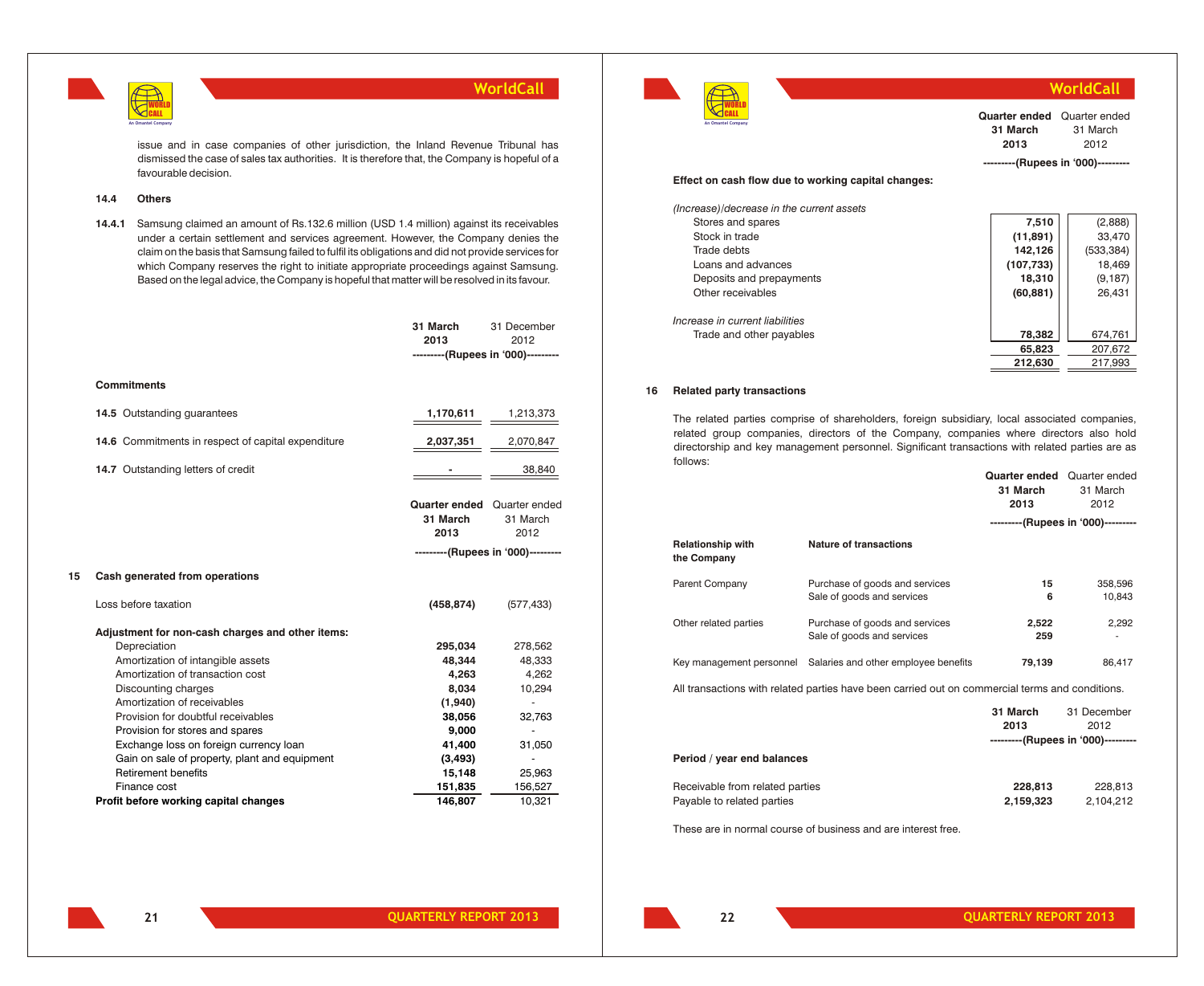



### **WorldCall**

| --<br>An Omantel Company                                                        |                                                          | As at 31 December 2012                                                                                                  |                                                                                                   |                                                                                            |                          |                                                                             |  |  |
|---------------------------------------------------------------------------------|----------------------------------------------------------|-------------------------------------------------------------------------------------------------------------------------|---------------------------------------------------------------------------------------------------|--------------------------------------------------------------------------------------------|--------------------------|-----------------------------------------------------------------------------|--|--|
|                                                                                 | Gross<br>amounts of<br>recognised<br>financial<br>assets | Gross<br>amount of<br>recognised<br>financial<br>liabilities off<br>set in the<br>statement of<br>financial<br>position | Net amount<br>of financial<br>assets<br>presented in<br>the statement<br>of financial<br>position | <b>Related</b><br>amounts not<br>off set in the<br>statement of<br>financial<br>statements | Net amount               | <b>Financial</b><br>assets not<br>in scope of<br>off setting<br>disclosures |  |  |
|                                                                                 | A                                                        | в                                                                                                                       | $C = A - B$                                                                                       | D                                                                                          | $E = C - D$              |                                                                             |  |  |
| <b>Financial assets</b>                                                         |                                                          |                                                                                                                         | ----------------------(Rupees in '000)-----------------------                                     |                                                                                            |                          |                                                                             |  |  |
| Long term trade receivables<br>8<br>Long term loans and deposits<br>Trade debts | 4.504.836                                                | (1.879.953)                                                                                                             | 2.624.883                                                                                         |                                                                                            | ٠                        | 242,833<br>122,074                                                          |  |  |
| Loans and advances - considered good                                            |                                                          |                                                                                                                         |                                                                                                   |                                                                                            | ٠                        | 1,441,416                                                                   |  |  |
| Other receivables - current<br>Short term investments                           |                                                          |                                                                                                                         |                                                                                                   |                                                                                            | ٠                        | 56,742<br>104,982                                                           |  |  |
| Income tax recoverable - net<br>Cash and bank balances                          | 447,539                                                  | (292, 883)                                                                                                              | 154.656                                                                                           |                                                                                            |                          |                                                                             |  |  |
|                                                                                 | 4,952,375                                                | (2, 172, 836)                                                                                                           | 2,779,539                                                                                         | ۰                                                                                          | $\overline{\phantom{0}}$ | 100.742                                                                     |  |  |
| Financial liabilities subject to offsetting                                     |                                                          |                                                                                                                         | As at 31 December 2012                                                                            |                                                                                            |                          |                                                                             |  |  |

|                                                        | Note | Gross<br>amounts of<br>recognised<br>financial<br>liabilities | <b>Gross</b><br>amount of<br>recognised<br>financial<br>assets off set<br>in the<br>statement of<br>financial<br>position | Net amount<br>of financial<br>liabilities<br>presented in<br>the statement<br>of financial<br>position | Related<br>amounts not<br>off set in the<br>statement of<br>financial<br>statements | Net amount     | Financial<br>liabilities<br>not in scope<br>of off setting<br>disclosures |
|--------------------------------------------------------|------|---------------------------------------------------------------|---------------------------------------------------------------------------------------------------------------------------|--------------------------------------------------------------------------------------------------------|-------------------------------------------------------------------------------------|----------------|---------------------------------------------------------------------------|
|                                                        |      | A                                                             | B                                                                                                                         | $C = A - B$                                                                                            | D                                                                                   | $E = C - D$    |                                                                           |
| <b>Financial liabilities</b>                           |      |                                                               |                                                                                                                           |                                                                                                        |                                                                                     |                |                                                                           |
| Short term borrowings                                  | 9    |                                                               |                                                                                                                           |                                                                                                        |                                                                                     |                | 1,014,767                                                                 |
| Running finances under mark-up                         |      |                                                               |                                                                                                                           |                                                                                                        |                                                                                     |                |                                                                           |
| arrangements - secured                                 |      |                                                               |                                                                                                                           |                                                                                                        |                                                                                     |                | 789,331                                                                   |
| Licence fee payable                                    |      |                                                               |                                                                                                                           |                                                                                                        |                                                                                     |                | 1,021,500                                                                 |
| Trade and other payables                               |      | 6,647,804                                                     | (699, 913)                                                                                                                | 5,947,891                                                                                              |                                                                                     |                |                                                                           |
| Interest and mark-up accrued                           |      |                                                               |                                                                                                                           |                                                                                                        |                                                                                     |                | 245,190                                                                   |
| Term finance certificates - secured                    | 10   |                                                               |                                                                                                                           |                                                                                                        |                                                                                     |                | 1,640,083                                                                 |
| Long term loan                                         | 11   |                                                               |                                                                                                                           |                                                                                                        |                                                                                     |                | 2,815,456                                                                 |
| Retirement benefits                                    |      |                                                               |                                                                                                                           |                                                                                                        |                                                                                     |                | 362,907                                                                   |
| Liabilities against assets subject to<br>finance lease |      |                                                               |                                                                                                                           | ٠                                                                                                      | ٠                                                                                   |                | 44,904                                                                    |
| Long term payables                                     | 13   |                                                               |                                                                                                                           |                                                                                                        |                                                                                     |                | 1,288,444                                                                 |
| Long term deposits                                     |      |                                                               |                                                                                                                           |                                                                                                        |                                                                                     |                | 42,458                                                                    |
|                                                        |      | 6.647.804                                                     | (699.913)                                                                                                                 | 5,947,891                                                                                              | $\overline{\phantom{0}}$                                                            | $\overline{a}$ |                                                                           |

#### **18 Date of authorization for issue**

This condensed interim financial information was authorized for issue on 30 April 2013 by the Board of Directors of the Company.

### **19 General**

Figures have been rounded off to the nearest thousand of rupee.







### **Offsetting of financial assets and financial liabilities**

The Company adopted Disclosures-Offsetting Financial Assets and Financial Liabilities (amendments to IFRS 7). The disclosures set out in the tables below include financial assets and financial liabilities that:

- are offset in the Company's balance sheet; or
- are subject to an enforceable master netting arrangement or similar agreement that covers similar financial instruments, irrespective of whether they are offset in the balance sheet.

At the date of balance sheet, the Company has no enforceable master netting arrangements or other similar arrangements.

#### **17.1 Financial assets subject to offsetting**

|                                      |      |                                                          | As at 31 March 2013                                                                                                     |                                                                                                   |                                                                                     |             |                                                                      |  |  |
|--------------------------------------|------|----------------------------------------------------------|-------------------------------------------------------------------------------------------------------------------------|---------------------------------------------------------------------------------------------------|-------------------------------------------------------------------------------------|-------------|----------------------------------------------------------------------|--|--|
|                                      | Note | Gross<br>amounts of<br>recognised<br>financial<br>assets | Gross<br>amount of<br>recognised<br>financial<br>liabilities off<br>set in the<br>statement of<br>financial<br>position | Net amount<br>of financial<br>assets<br>presented in<br>the statement<br>of financial<br>position | Related<br>amounts not<br>off set in the<br>statement of<br>financial<br>statements | Net amount  | Financial<br>assets not<br>in scope of<br>off setting<br>disclosures |  |  |
|                                      |      | A                                                        | в                                                                                                                       | $C = A-B$                                                                                         | D                                                                                   | $E = C - D$ |                                                                      |  |  |
| <b>Financial assets</b>              |      |                                                          |                                                                                                                         |                                                                                                   |                                                                                     |             |                                                                      |  |  |
| Long term trade receivables          | 8    |                                                          |                                                                                                                         | $\qquad \qquad \blacksquare$                                                                      |                                                                                     |             | 232,567                                                              |  |  |
| Long term loans and deposits         |      |                                                          | ٠                                                                                                                       | $\overline{a}$                                                                                    |                                                                                     |             | 103,989                                                              |  |  |
| Trade debts                          |      | 3,890,459                                                | (1,433,501)                                                                                                             | 2,456,958                                                                                         |                                                                                     | 2,456,958   |                                                                      |  |  |
| Loans and advances - considered good |      |                                                          |                                                                                                                         | ٠                                                                                                 |                                                                                     |             | 1,549,149                                                            |  |  |
| Other receivables - current          |      |                                                          |                                                                                                                         | ٠                                                                                                 |                                                                                     | ٠           | 117,133                                                              |  |  |
| Short term investments               |      |                                                          |                                                                                                                         | ٠                                                                                                 | ۰                                                                                   | ۰           | 100,385                                                              |  |  |
| Income tax recoverable - net         |      | 451,915                                                  | (297, 733)                                                                                                              | 154,182                                                                                           |                                                                                     | 154,182     |                                                                      |  |  |
| Cash and bank balances               |      |                                                          |                                                                                                                         |                                                                                                   | ٠                                                                                   |             | 74,456                                                               |  |  |
|                                      |      | 4,342,374                                                | (1,731,234)                                                                                                             | 2,611,140                                                                                         |                                                                                     | 2,611,140   |                                                                      |  |  |

**17.2 Financial liabilities subject to offsetting**

|                                                         |    |                                                               |                                                                                                                    | As at 31 March 2013                                                                                           |                                                                                     |                          |                                                                           |
|---------------------------------------------------------|----|---------------------------------------------------------------|--------------------------------------------------------------------------------------------------------------------|---------------------------------------------------------------------------------------------------------------|-------------------------------------------------------------------------------------|--------------------------|---------------------------------------------------------------------------|
|                                                         |    | Gross<br>amounts of<br>recognised<br>financial<br>liabilities | Gross<br>amount of<br>recognised<br>financial<br>assets off set<br>in the<br>statement of<br>financial<br>position | Net amount<br>of financial<br><b>liabilities</b><br>presented in<br>the statement<br>of financial<br>position | Related<br>amounts not<br>off set in the<br>statement of<br>financial<br>statements | Net amount               | Financial<br>liabilities<br>not in scope<br>of off setting<br>disclosures |
|                                                         |    | A                                                             | в                                                                                                                  | $C = A - B$                                                                                                   | D.                                                                                  | $E = C - D$              |                                                                           |
| <b>Financial liabilities</b>                            |    |                                                               |                                                                                                                    |                                                                                                               |                                                                                     |                          |                                                                           |
| Short term borrowings<br>Running finances under mark-up | 9  |                                                               |                                                                                                                    |                                                                                                               |                                                                                     |                          | 1.036.758                                                                 |
| arrangements - secured                                  |    |                                                               |                                                                                                                    |                                                                                                               |                                                                                     |                          | 791,725                                                                   |
| Licence fee payable                                     |    |                                                               |                                                                                                                    |                                                                                                               |                                                                                     |                          | 1,021,500                                                                 |
| Trade and other payables                                |    | 7.035.812                                                     | (1,009,539)                                                                                                        | 6.026.273                                                                                                     |                                                                                     |                          |                                                                           |
| Interest and mark-up accrued                            |    |                                                               |                                                                                                                    |                                                                                                               |                                                                                     |                          | 260,484                                                                   |
| Term finance certificates - secured                     | 10 |                                                               |                                                                                                                    |                                                                                                               |                                                                                     |                          | 1.642.822                                                                 |
| Long term loan                                          | 11 |                                                               |                                                                                                                    |                                                                                                               |                                                                                     | ٠                        | 2.682.603                                                                 |
| Retirement benefits                                     |    |                                                               |                                                                                                                    |                                                                                                               |                                                                                     |                          | 350,573                                                                   |
| Liabilities against assets subject to<br>finance lease  |    |                                                               |                                                                                                                    |                                                                                                               |                                                                                     |                          | 27.578                                                                    |
| Long term payables                                      | 13 |                                                               |                                                                                                                    |                                                                                                               |                                                                                     |                          | 1,230,727                                                                 |
| Long term deposits                                      |    |                                                               |                                                                                                                    |                                                                                                               |                                                                                     |                          | 42.433                                                                    |
|                                                         |    | 7,035,812                                                     | (1.009.539)                                                                                                        | 6.026.273                                                                                                     | $\overline{\phantom{a}}$                                                            | $\overline{\phantom{a}}$ |                                                                           |

**23**

**24**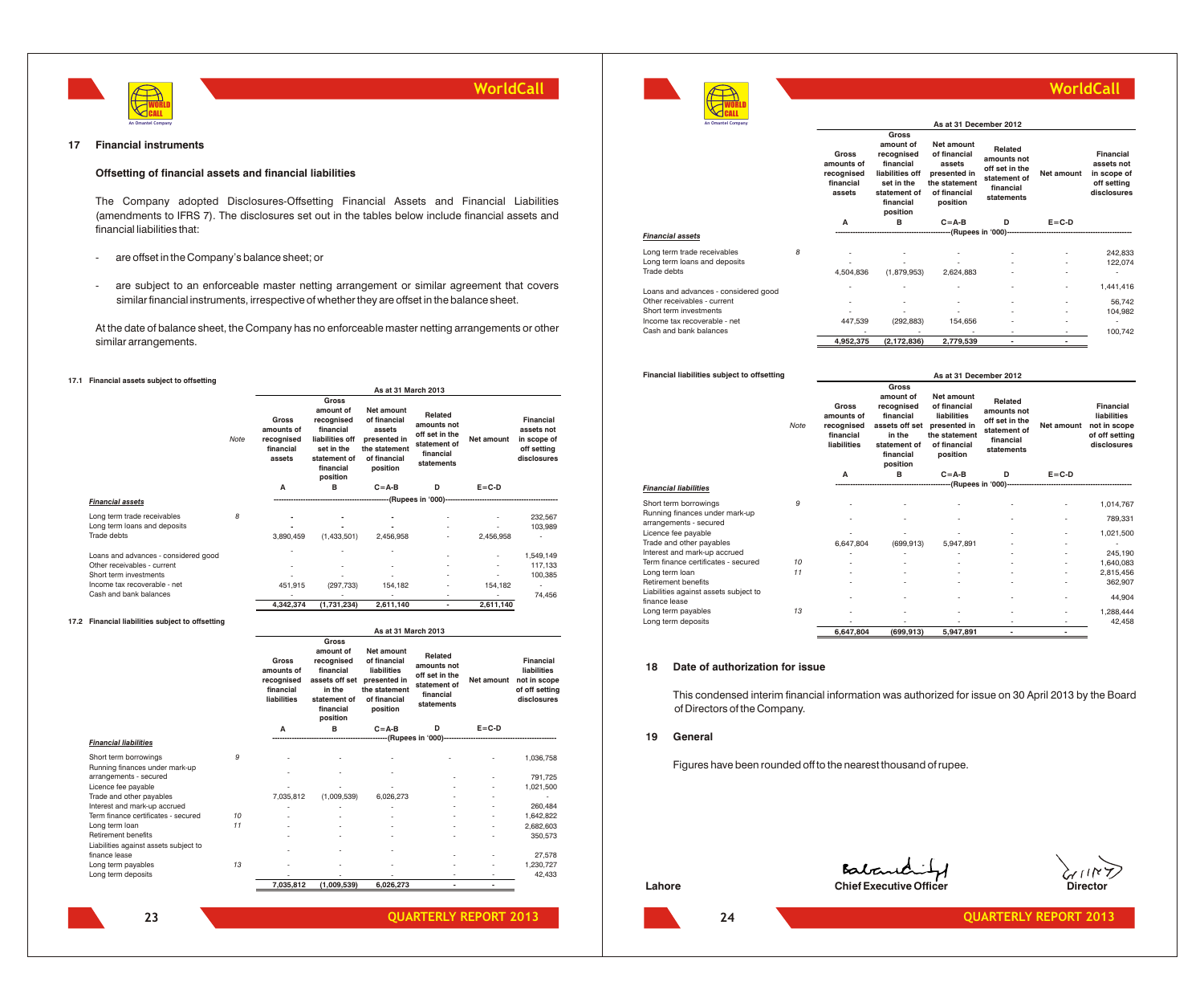

## **WORLDCALL TELECOM LIMITED AND ITS SUBSIDIARY**

## **CONDENSED CONSOLIDATED INTERIM FINANCIAL INFORMATION (UN-AUDITED)**

## **31 MARCH 2013**



## **DIRECTORS' REVIEW**

The Directors of Worldcall Telecom Limited ("WTL" or the "Parent Company") are pleased to present condensed consolidated financial information of the Group for the quarter ended 31 March 2013.

## **Group Foreign Subsidiary**

**WorldCall Telecommunications Lanka (Pvt.) Limited**

Winding up of the subsidiary is in process as approved in the earlier AGM of the Parent Company. In annexed consolidated financial statements, the subsidiary has been accounted for under IFRS 5 as discontinued operations.

For and on behalf of the Board of Directors

**Lahore Babar Ali Syed** 30 April 2013 Chief Executive Officer

**26**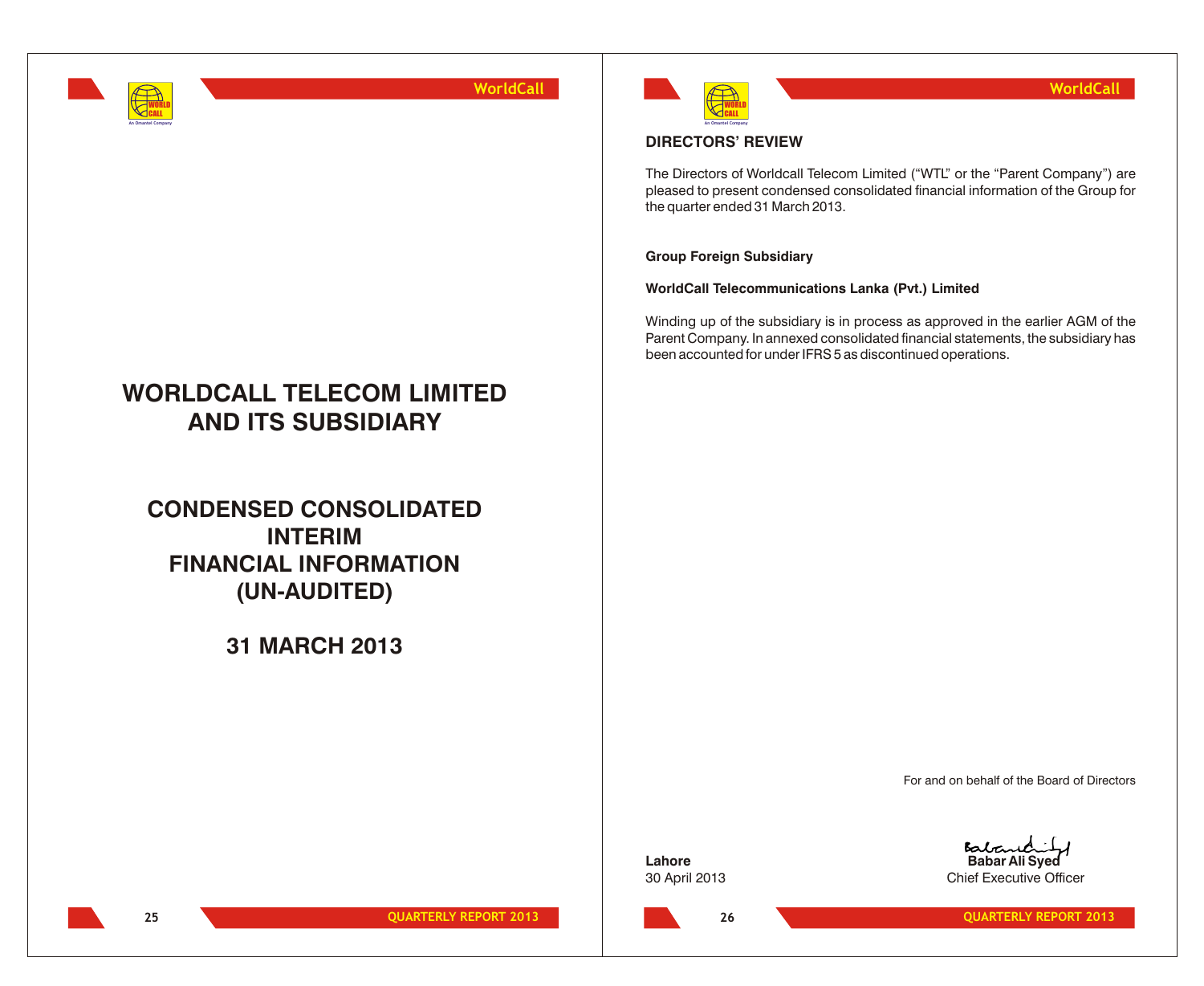

## **CONDENSED CONSOLIDATED INTERIM BALANCE SHEET (Un-Audited) AS AT 31 MARCH 2013**

|                                                                                                               |                                |                          |                   | Restated                | Restated               |
|---------------------------------------------------------------------------------------------------------------|--------------------------------|--------------------------|-------------------|-------------------------|------------------------|
|                                                                                                               |                                | 31 March<br>2013         |                   | 31 December<br>2012     | 31 December<br>2011    |
|                                                                                                               | Note                           |                          |                   | (Rupees in '000)-       |                        |
| <b>NON CURRENT ASSETS</b>                                                                                     |                                |                          |                   |                         |                        |
| <b>Tangible fixed assets</b>                                                                                  |                                |                          |                   |                         |                        |
| Property, plant and equipment                                                                                 | 6                              | 12.939.732               |                   | 13,002,060              | 13,527,048             |
| Capital work-in-progress                                                                                      |                                | 13,635,008               | 695,276           | 782,635<br>13,784,695   | 650,986<br>14,178,034  |
|                                                                                                               |                                |                          |                   |                         |                        |
| Intangible assets<br><b>Investment properties</b>                                                             | 7                              | 4,934,338                | 160,474           | 4,987,160<br>160,474    | 5,183,628<br>146,074   |
| Long term trade receivable                                                                                    | 8                              |                          | 232,567           | 242,883                 | 18,092                 |
| <b>Deferred taxation</b>                                                                                      |                                | 1,502,247                |                   | 1,295,068               | 288,499                |
| Long term loans and deposits                                                                                  |                                |                          | 103,989           | 122,074                 | 132,323                |
| <b>CURRENT ASSETS</b>                                                                                         |                                | 20,568,623               |                   | 20,592,354              | 19,946,650             |
| Stores and spares                                                                                             |                                |                          | 208,581           | 225,091                 | 235,415                |
| Stock in trade                                                                                                |                                |                          | 220,031           | 208,140                 | 201,901                |
| Trade debts<br>Loans and advances - considered good                                                           |                                | 2,456,958<br>1,549,149   |                   | 2,624,883<br>1,441,416  | 3,252,683<br>1,058,229 |
| Deposits and prepayments                                                                                      |                                |                          | 172,538           | 190,848                 | 142,945                |
| Other receivables                                                                                             |                                |                          | 117,133           | 56,742                  | 81,995                 |
| Short term investments                                                                                        |                                |                          | 100,385           | 104,982                 | 114,489                |
| Income tax recoverable - net                                                                                  |                                |                          | 154,182           | 154,656                 | 163,943                |
| Cash and bank balances                                                                                        |                                | 5,053,413                | 74,456            | 100,742<br>5,107,500    | 327,028<br>5,578,628   |
| Non - current assets classified as held for sale                                                              | 9                              |                          | 2                 | 144                     | 23                     |
| <b>CURRENT LIABILITIES</b>                                                                                    |                                | 5,053,415                |                   | 5,107,644               | 5,578,651              |
| Current maturities of non-current liabilities                                                                 |                                | 1,751,834                |                   | 1,447,025               | 2,095,116              |
| Running finance under mark-up arrangements - secured                                                          |                                |                          | 791,725           | 789,331                 | 979,373                |
| Short term borrowings                                                                                         | 10                             | 1,036,758                |                   | 1,014,767               | 118,503                |
| License fee payable                                                                                           |                                | 1,021,500                |                   | 1,021,500               | 1,021,500              |
| Trade and other payables<br>Interest and mark-up accrued                                                      |                                | 6,026,273                | 260,484           | 5,947,891<br>245,190    | 4,589,727<br>140,183   |
|                                                                                                               |                                | 10,888,574               |                   | 10,465,704              | 8,944,402              |
| Non - current liabilities classified as held for sale                                                         | 9                              |                          | 4,756             | 3,563                   | 7,278                  |
|                                                                                                               |                                | 10,893,330               |                   | 10,469,267              | 8,951,680              |
| <b>NET CURRENT LIABILITIES</b>                                                                                |                                | (5,839,915)              |                   | (5,361,623)             | (3.373.029)            |
| <b>NON CURRENT LIABILITIES</b>                                                                                |                                |                          |                   |                         |                        |
| Term Finance Certificates - secured                                                                           | 11                             | 1,642,822                |                   | 1,640,083               | 1,081,213              |
| Long term loan                                                                                                | 12                             | 2,682,603                |                   | 2,815,456               | 3,060,004              |
| Deferred income<br>Retirement benefits                                                                        | 13                             |                          | 44,376<br>350,573 | 65,916<br>362,907       | 166,300<br>310,007     |
| Liabilities against assets subject to finance lease                                                           |                                |                          | 27,578            | 44,904                  | 89,471                 |
| Long term payables                                                                                            | 14                             | 1,230,727                |                   | 1,288,444               | 1,494,620              |
| Long term deposits                                                                                            |                                |                          | 42,433            | 42,458                  | 42,661                 |
| Contingencies and commitments                                                                                 | 15                             | 6,021,112                |                   | 6,260,168               | 6,244,276              |
| <b>REPRESENTED BY</b>                                                                                         |                                | 8,707,596                |                   | 8.970.563               | 10.329.345             |
| Share capital and reserves                                                                                    |                                |                          |                   |                         |                        |
| Authorized capital                                                                                            |                                |                          |                   |                         |                        |
| 900,000,000 (31 December 2012: 900,000,000) ordinary shares of Rs. 10 each                                    |                                | 9,000,000                |                   | 9,000,000               | 9.000.000              |
| Issued, subscribed and paid up capital                                                                        |                                | 8,605,716                |                   | 8,605,716               | 8,605,716              |
| Share premium                                                                                                 |                                |                          | 837,335           | 837,335                 | 837,335                |
| Fair value reserve - available for sale financial assets                                                      |                                |                          | 9,238             | 13,835                  | (242, 023)             |
| Exchange translation reserve                                                                                  |                                |                          | (5,067)           | (4, 447)                | (5,868)<br>794,309     |
| Accumulated (loss)/profit<br>Capital and reserves attributable to equity holders of the Company               |                                | (1,085,155)<br>8,362,067 |                   | (826, 720)<br>8,625,719 | 9,989,469              |
| Non controlling interest                                                                                      |                                |                          | (3,822)           | (3,286)                 | (3,369)                |
|                                                                                                               |                                | 8,358,245                |                   | 8,622,433               | 9,986,100              |
| Surplus on revaluation                                                                                        |                                | 8,707,596                | 349,351           | 348,130<br>8,970,563    | 343,245<br>10.329.345  |
|                                                                                                               |                                |                          |                   |                         |                        |
|                                                                                                               |                                |                          |                   |                         |                        |
| The annexed notes 1 to 20 form an integral part of this condensed consolidated interim financial information. |                                |                          |                   |                         |                        |
|                                                                                                               | Babandit                       |                          |                   |                         | GINNY                  |
| Lahore                                                                                                        | <b>Chief Executive Officer</b> |                          |                   |                         | Director               |



## **WorldCall**

## **CONDENSED CONSOLIDATED INTERIM PROFIT AND LOSS ACCOUNT (UN-AUDITED)**

## **FOR THE QUARTER ENDED 31 MARCH 2013**

|                                                  | <b>Note</b>   | <b>Quarter ended</b><br>31 March<br>2013  | Quarter ended<br>31 March<br>2012 |
|--------------------------------------------------|---------------|-------------------------------------------|-----------------------------------|
|                                                  |               | -------------(Rupees in '000)------------ |                                   |
| <b>Continuing operations</b>                     |               |                                           |                                   |
| Revenue - net                                    |               | 970,044                                   | 2,060,072                         |
| Direct cost                                      |               | (913, 821)                                | (2,085,867)                       |
| Gross profit/(loss)                              |               | 56,223                                    | (25, 795)                         |
| Operating cost                                   |               | (280, 619)                                | (354, 881)                        |
| <b>Operating loss</b>                            |               | (224, 396)                                | (380, 676)                        |
| Finance cost                                     |               | (164, 132)                                | (171,083)                         |
|                                                  |               | (388, 528)                                | (551, 759)                        |
| Other operating income                           |               | 8,146                                     | 6,477                             |
| Other operating expenses                         |               | (78, 492)                                 | (32, 151)                         |
| Loss before taxation                             |               | (458, 874)                                | (577, 433)                        |
| Taxation                                         |               | 202,329                                   | 177,743                           |
| Loss after taxation from continuing operations   |               | (256, 545)                                | (399, 690)                        |
| <b>Discontinued operations</b>                   |               |                                           |                                   |
| Loss for the period from discontinued operations | 9             | (946)                                     | (779)                             |
|                                                  |               | (257, 491)                                | (400, 469)                        |
| Attributable to:                                 |               |                                           |                                   |
| Equity holders of parent                         |               | (257, 214)                                | (400, 240)                        |
| Non controlling interest                         |               | (277)                                     | (229)                             |
|                                                  |               | (257, 491)                                | (400, 469)                        |
| Loss per share - basic and diluted               |               |                                           |                                   |
| From continuing and discontinued operations      | <b>Rupees</b> | (0.30)                                    | (0.47)                            |
| From continuing operations                       | <b>Rupees</b> | (0.30)                                    | (0.46)                            |

The annexed notes 1 to 20 form an integral part of this condensed consolidated interim financial information.

Lahore **Chief Executive Officer** Chief Executive Officer



**QUARTERLY REPORT 2013 QUARTERLY REPORT 2013**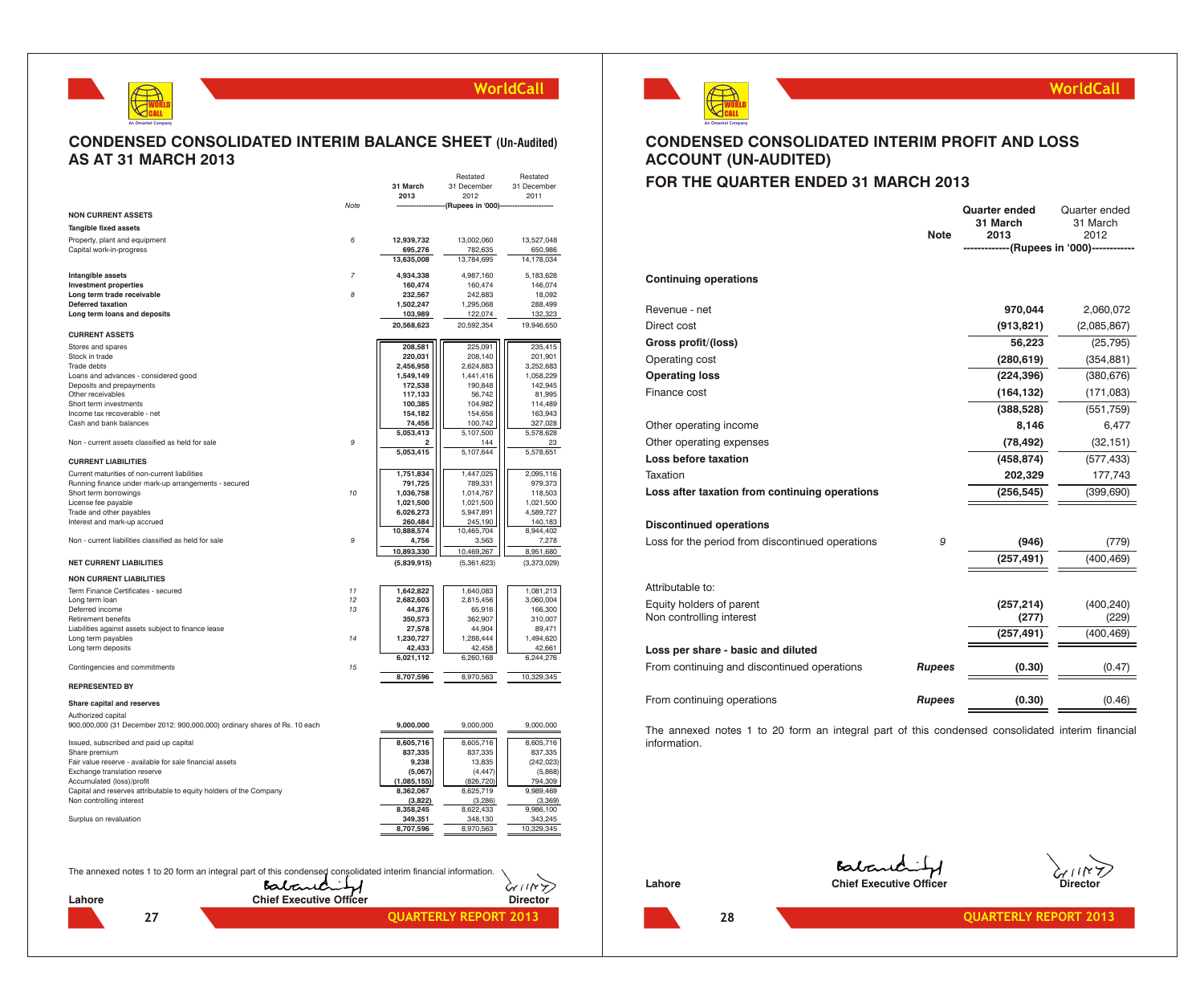



## **CONDENSED CONSOLIDATED INTERIM STATEMENT OF COMPREHENSIVE INCOME (UN-AUDITED) FOR THE QUARTER ENDED 31 MARCH 2013**

|                                                                          | Quarter ended<br>31 March<br>2013<br>-----------(Rupees in '000)----------- | Quarter ended<br>31 March<br>2012 |
|--------------------------------------------------------------------------|-----------------------------------------------------------------------------|-----------------------------------|
| Loss for the period                                                      | (257, 491)                                                                  | (400, 469)                        |
| Other comprehensive (loss)/income- net of tax:                           |                                                                             |                                   |
| Items that are or may be reclassified subsequently<br>to profit or loss: |                                                                             |                                   |
| Exchange differences on translating foreign operations                   | (879)                                                                       | 6,594                             |
| Net change in fair value of available for sale financial assets          | (4,597)                                                                     | 12,711                            |
| Impairment loss transferred to profit and loss account                   |                                                                             |                                   |
|                                                                          | (5, 476)                                                                    | 19,305                            |
| Total comprehensive loss for the period                                  | (262, 967)                                                                  | (381, 164)                        |
| Attributable to:                                                         |                                                                             |                                   |
| Equity holders of the Parent                                             | (262, 431)                                                                  | (382, 871)                        |
| Non controlling interest                                                 | (536)                                                                       | 1,707                             |
|                                                                          | (262, 967)                                                                  | (381, 164)                        |
|                                                                          |                                                                             |                                   |

The annexed notes 1 to 20 form an integral part of this condensed consolidated interim financial information.



## **WorldCall**

## **CONDENSED CONSOLIDATED INTERIM CASH FLOW STATEMENT (UN-AUDITED)**

## **FOR THE QUARTER ENDED 31 MARCH 2013**

|                                                                  | <b>Note</b> | <b>Quarter ended</b><br>31 March<br>2013 | Quarter ended<br>31 March<br>2012 |
|------------------------------------------------------------------|-------------|------------------------------------------|-----------------------------------|
|                                                                  |             | ----------(Rupees in '000)-----------    |                                   |
| Cash flows from operating activities                             |             |                                          |                                   |
| Cash generated from operations                                   | 16          | 212,489                                  | 217,972                           |
| Decrease in long term deposits receivable                        |             | 18,085                                   | 9,384                             |
| Decrease in long term trade receivable                           |             |                                          | 1,308                             |
| (Decrease)/increase in long term deposits payable                |             | (25)                                     | 337                               |
| Decrease in deferred income                                      |             | (21, 540)                                | (24, 145)                         |
| Increase/(decrease) in long term payables                        |             | 59,523                                   | (20, 595)                         |
| Retirement benefits paid                                         |             | (33, 330)                                | (1,766)                           |
| Finance cost paid                                                |             | (136, 541)                               | (75, 849)                         |
| Taxes paid                                                       |             | (4,378)                                  | (3,776)                           |
| Net cash generated from operating activities                     |             | 94,283                                   | 102,870                           |
| Cash flows from investing activities                             |             |                                          |                                   |
| Fixed capital expenditure                                        |             | (137, 197)                               | (170, 286)                        |
| Proceeds from sale of property, plant and equipment              |             | 5,869                                    |                                   |
| Net cash used in investing activities                            |             | (131, 328)                               | (170, 286)                        |
| Cash flows from financing activities                             |             |                                          |                                   |
| Running finance - net                                            |             | 2,394                                    | (187, 151)                        |
| Receipt of short term borrowings                                 |             | 21,991                                   | 79,887                            |
| Repayment of liabilities against assets subject to finance lease |             | (13,768)                                 | (13, 191)                         |
| Net cash generated from/(used in) financing activities           |             | 10,617                                   | (120, 455)                        |
| Net decrease in cash and cash equivalents                        |             | (26, 428)                                | (187, 871)                        |
| Cash and bank balance at the beginning of the period             |             | 100,886                                  | 327,051                           |
| Cash and bank balance at the end of the period                   |             | 74,458                                   | 139,180                           |
|                                                                  |             | .                                        |                                   |

The annexed notes 1 to 20 form an integral part of this condensed consolidated interim financial information.

Babaric Lahore **Chief Executive Officer Director** 

**29 QUARTERLY REPORT 2013 QUARTERLY REPORT 2013**



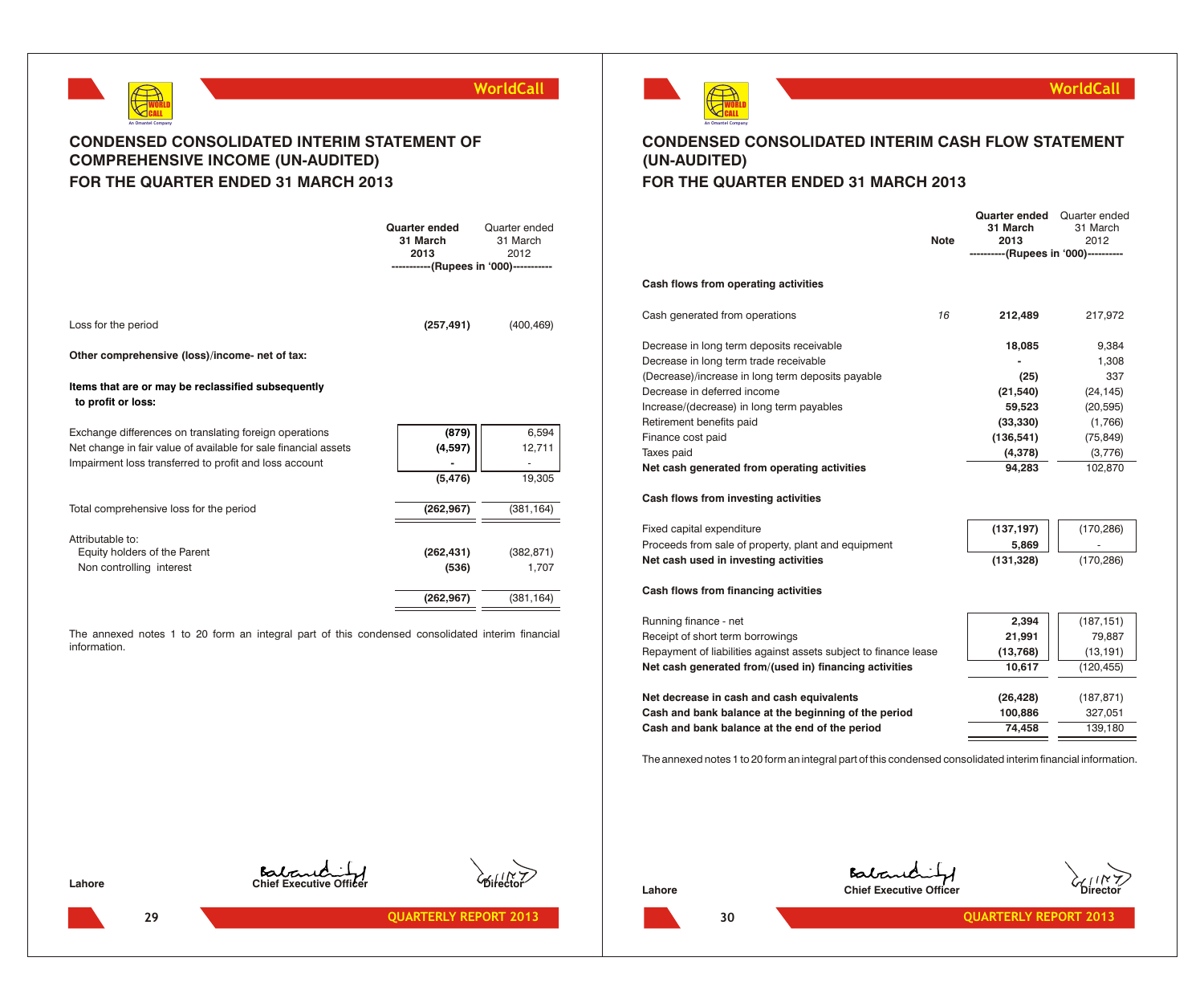| CONDENSED CONSOLIDATED INTERIM STATEMENT OF CHANGES IN EQUITY (UN-AUDITED) |                                     |
|----------------------------------------------------------------------------|-------------------------------------|
|                                                                            |                                     |
|                                                                            |                                     |
|                                                                            |                                     |
|                                                                            |                                     |
|                                                                            |                                     |
|                                                                            |                                     |
|                                                                            |                                     |
|                                                                            |                                     |
|                                                                            |                                     |
|                                                                            | FOR THE QUARTER ENDED 31 MARCH 2013 |
|                                                                            |                                     |

| An Omantel Company |
|--------------------|

|                                                             |           |         | Fair value reserve- | Currency    | Accumulated   |             |            |             |            |
|-------------------------------------------------------------|-----------|---------|---------------------|-------------|---------------|-------------|------------|-------------|------------|
|                                                             | Share     | Share   | available for sale  | translation | profit/       | Revaluation | Sub        | Non         |            |
|                                                             | capital   | premium | financial assets    | reserve     | (loss)        | reserve     | Total      | controlling | Total      |
|                                                             | <br> <br> |         |                     |             |               |             |            | interest    |            |
| Balance as at 31 December 2011                              | 8,605,716 | 837,335 | (242, 023)          | (5,868)     | 804,241       | 343,245     | 10,342,646 | (3,369)     | 10,339,277 |
| Effect of change in accounting policy                       |           |         |                     |             | (9, 932)      |             | (9,932)    |             | (9,932)    |
| Balance as at 31 December 2011 - restated                   | 8,605,716 | 837,335 | 242,023             | (5,868)     | 794,309       | 343,245     | 10,332,714 | (3,369)     | 10,329,345 |
| Total comprehensive income/(loss) for the period            |           |         | 12,711              | 4,658       | (400, 240)    |             | (382, 871) | 1,707       | (381, 164) |
| Transfer to surplus on revaluation                          |           |         |                     |             | (1,697)       | 1,697       |            |             |            |
| Balance as at 31 March 2012 - restated                      | 8,605,716 | 837,335 | (229, 312)          | (1, 210)    | 392,372       | 344,942     | 9,949,843  | (1,662)     | 9,948,181  |
| Total comprehensive income/(loss) for the period - restated |           |         | 243,147             | (3,237)     | (1, 215, 904) |             | (975, 994) | (1,624)     | (977, 618) |
| Transfer to surplus on revaluation                          |           |         |                     |             | (3, 188)      | 3,188       |            |             |            |
| Balance as at 31 December 2012 - restated                   | 8,605,716 | 837,335 | 13,835              | (4,447)     | (826, 720)    | 348,130     | 8,973,849  | (3,286)     | 8,970,563  |
| Total comprehensive loss for the period                     |           |         | (4,597)             | (620)       | (257, 214)    |             | (262, 431) | (536)       | (262, 967) |
| Transfer to surplus on revaluation                          |           |         |                     |             | (1,221)       | 1,221       |            |             |            |
| Balance as at 31 March 2013                                 | 8,605,716 | 837,335 | 9,238               | (5,067)     | (1,085,155)   | 349,351     | 8,711,418  | (3,822)     | 8,707,596  |

The annexed notes 1 to 20 form an integral part of this condensed consolidated interim financial information. nformation inancial interim densed consolidated ā of this part  $\overline{\mathfrak{m}}$ ğ Ξ 듰 form ຊ đ  $\overline{ }$ annexed notes Рe<br>Н

**Chief Executive Officer Director** Chief Executive Office محكمة

**WorldCall**

WORLD CALL **An Omantel Company**

## **NOTES TO THE CONDENSED CONSOLIDATED INTERIM FINANCIAL INFORMATION (UN-AUDITED) FOR THE QUARTER ENDED 31 MARCH 2013**

- **1 Legal status and nature of business**
	- **1.1 The Group consists of:**

Worldcall Telecom Limited; and

Worldcall Telecommunications Lanka (Private) Limited

**1.2** Worldcall Telecom Limited ("the Company") is a public limited company incorporated in Pakistan on 15 March 2001 under the Companies Ordinance, 1984 and its shares are quoted on the Karachi and Lahore Stock Exchanges. The Company commenced its operations on 01 December 2004 and is engaged in providing Wireless Local Loop ("WLL") and Long Distance & International ("LDI") services in Pakistan, operation and maintenance of public payphones network and re-broadcasting international/national satellite/terrestrial wireless and cable television and radio signals as well as interactive communication and to establish, maintain and operate the licensed telephony services. The Company has been licensed by Pakistan Telecommunication Authority ("PTA") and Pakistan Electronic Media Regulatory Authority ("PEMRA") for these purposes. The registered office of the Company is situated at 67A, C III, Gulberg III, Lahore. In the year ended 30 June, 2008, 56.80% shares (488,839,429 ordinary shares) had been acquired by Oman Telecommunications Company SAOG ("the Parent Company").

Worldcall Telecommunications Lanka (Private) Limited ("the Subsidiary") was incorporated in Sri Lanka and is a joint venture with Hayleys Group to operate payphones. The principal activity of the Subsidiary is the operation and maintenance of a public payphones network. Payphones are installed at various shops/commercial outlets. The Company holds 70.65% of voting securities in the Subsidiary.

### **2 Basis of preparation**

### *Consolidation*

The consolidated interim financial information includes the financial information of the Company and its Subsidiary. The financial information of the Subsidiary has been consolidated on a line by line basis.

### *Subsidiary*

Subsidiary is an entity controlled by the Company. Control exists when the Company has the power, directly or indirectly, to govern the financial and operating policies of the entity so as to benefit from its activities. The financial information of the Subsidiary is included in the consolidated financial information from the date that control commences until the date that control ceases.

### *Transactions eliminated on consolidation*

Intragroup balances and any other unrealized gains and losses or income and expenses arising from intragroup transactions, are eliminated in preparing the condensed consolidated financial information. Unrealized losses are eliminated in the same way as unrealized gains, but only to the

**Lahore**

**32**

**WorldCall**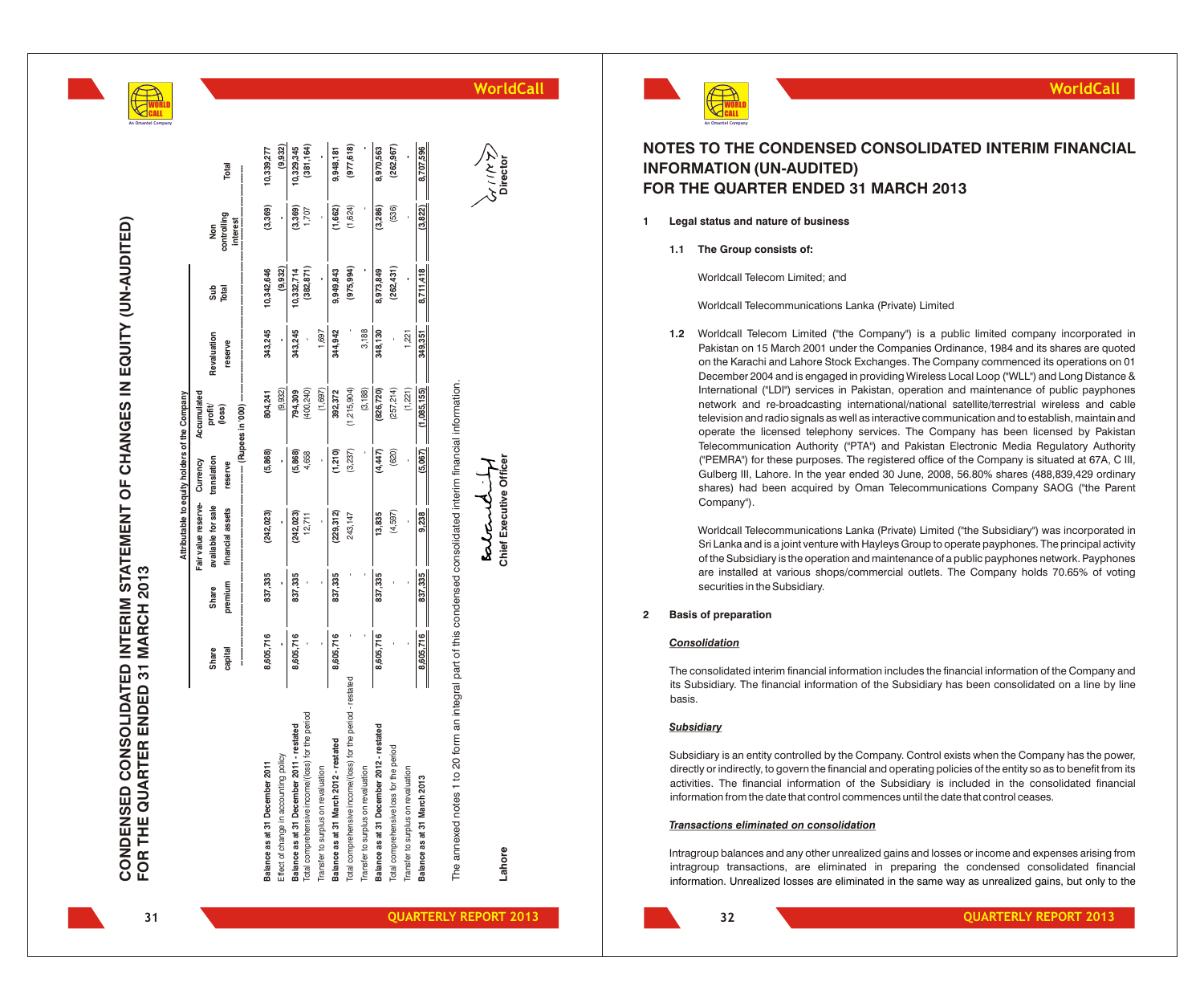

#### extent that there is no evidence of impairment.

Non controlling interest is that part of net results of operations and of net assets of the subsidiary attributable to interest which are not owned by the Group. Non controlling interest is presented separately in the consolidated financial statements. In view of negative equity of the Subsidiary, the complete amount of losses are being borne by the Company.

### **3 Statement of compliance**

This condensed consolidated interim financial information for the period ended 31 March 2013 has been prepared in accordance with the requirements of the International Accounting Standard 34 - Interim Financial Reporting and provisions of and the directives issued under the Companies Ordinance, 1984. In case where requirements of Companies Ordinance, 1984 differ, the provisions of or directives issued under the Companies Ordinance, 1984 or directives issued by Securities and Exchange Commission of Pakistan ("SECP") have been followed. This condensed consolidated interim financial information does not include all the information and disclosures required in the annual consolidated financial statements and should be read in conjunction with the financial statements of the Group for the year ended 31 December 2012.

### **4. Accounting policies**

Accounting policies adopted for preparation of this condensed interim financial information are same as those applied in the preparation of the audited financial statements of the Group for the year ended 31 December 2012 and stated therein, except for the following:

### **4.1 Retirement benefits**

During the year, the Group adopted IAS 19 Employee Benefits and changed its basis for recognition of actuarial gains and losses on its defined benefit plan.

As a result of the change, all the changes in present value of defined benefit obligation are now recognised in the Condensed Consolidated Interim Statement of Comprehensive Income and the past service costs are recognised in Condensed Consolidated Interim Profit and Loss Account, immediately in the period they occur.

Previously, the Group recognised actuarial gains / losses over the expected average remaining working lives of the current employees, to the extent that unrecognised actuarial gains / losses exceeds 10 percent of present value of defined benefit obligation.

The change in accounting policy has been applied retrospectively and resulted in following changes in the financial statements:

|                                                       | 31 December                          | 31 December |
|-------------------------------------------------------|--------------------------------------|-------------|
|                                                       | 2012                                 | 2011        |
|                                                       | ----------(Rupees in '000)---------- |             |
| <b>Condensed Consolidated Interim Balance Sheet</b>   |                                      |             |
| (Decrease)/increase in retirement benefits obligation | (24, 788)                            | 9,932       |
| Decrease in accumulated loss                          | 24,788                               |             |
| Decrease in accumulated profit                        | ۰                                    | (9,932)     |



### **WorldCall**

31 December

| An Omantel Company                                                                   | Year ended                           |             |
|--------------------------------------------------------------------------------------|--------------------------------------|-------------|
|                                                                                      | 31 December                          | 31 December |
|                                                                                      | 2012                                 | 2011        |
| <b>Condensed Consolidated Interim Statement of</b>                                   | ----------(Rupees in '000)---------- |             |
| <b>Comprehensive Income</b><br>Actuarial gain/(loss) on employee retirement benefits | 34.720                               | (9,932)     |

### **5 Significant accounting judgments and estimates**

The preparation of condensed consolidated interim financial information in conformity with approved accounting standards requires management to make judgments, estimates and assumptions that affect the application of accounting policies and reported amounts of assets and liabilities, income and expenses. The estimates, associated assumptions and judgments are based on historical experience and various other factors that are believed to be reasonable under the circumstances, the result of which form the basis of making the judgments about carrying values of assets and liabilities that are not readily apparent from other sources. Actual results may differ from these estimates. In preparing this condensed consolidated interim financial information, the significant judgments made by management in applying accounting policies and the key sources of estimation were the same as those that were applied to the financial statements for the year ended 31 December 2012.

**31 March**

|   |     |                                           |             |                              | <b>OI DECEITIOEL</b>               |
|---|-----|-------------------------------------------|-------------|------------------------------|------------------------------------|
|   |     |                                           | <b>Note</b> | 2013                         | 2012                               |
| 6 |     | Property, plant and equipment             |             |                              | ---------(Rupees in '000)--------- |
|   |     |                                           |             |                              |                                    |
|   |     | <b>Owned and leased assets</b>            |             |                              |                                    |
|   |     |                                           |             |                              |                                    |
|   |     | Opening net book value                    |             | 13,002,060                   | 13,527,048                         |
|   |     | Additions during the period/year          | 6.1         | 235,386                      | 678,907                            |
|   |     |                                           |             | 13,237,446                   | 14,205,955                         |
|   |     | Disposals for the period/year - NBV       | 6.2         | (2,376)                      | (16, 771)                          |
|   |     | Adjustment during the period/year - NBV   |             | (304)                        |                                    |
|   |     | Depreciation for the period/year          |             | (295, 034)                   | (1, 187, 124)                      |
|   |     | Closing net book value                    | 6.3         | 12,939,732                   | 13,002,060                         |
|   |     |                                           |             |                              |                                    |
|   | 6.1 | <b>Break-up of additions</b>              |             |                              |                                    |
|   |     | Leasehold improvements                    |             | 127                          | 3,463                              |
|   |     | Plant and equipment                       |             | 234,185                      | 634,202                            |
|   |     | Office equipment                          |             | 71                           | 962                                |
|   |     | Computers                                 |             | 805                          | 36,229                             |
|   |     | Furniture and fixtures                    |             |                              | 300                                |
|   |     | Vehicles                                  |             | 198                          | 3,751                              |
|   |     | Lab and other equipment                   |             |                              |                                    |
|   |     |                                           |             | 235,386                      | 678,907                            |
|   | 6.2 | Break-up of disposals (at NBV)            |             |                              |                                    |
|   |     |                                           |             |                              |                                    |
|   |     | Leasehold improvement<br>Office equipment |             | (632)                        | (24)<br>(40)                       |
|   |     | Computers                                 |             | (45)                         | (16,001)                           |
|   |     | Furniture and fixtures                    |             | (256)                        |                                    |
|   |     | Vehicles                                  |             | (1, 443)                     | (706)                              |
|   |     |                                           |             | (2,376)                      | (16, 771)                          |
|   |     |                                           |             |                              |                                    |
|   |     | 34                                        |             | <b>OUARTERLY REPORT 2013</b> |                                    |
|   |     |                                           |             |                              |                                    |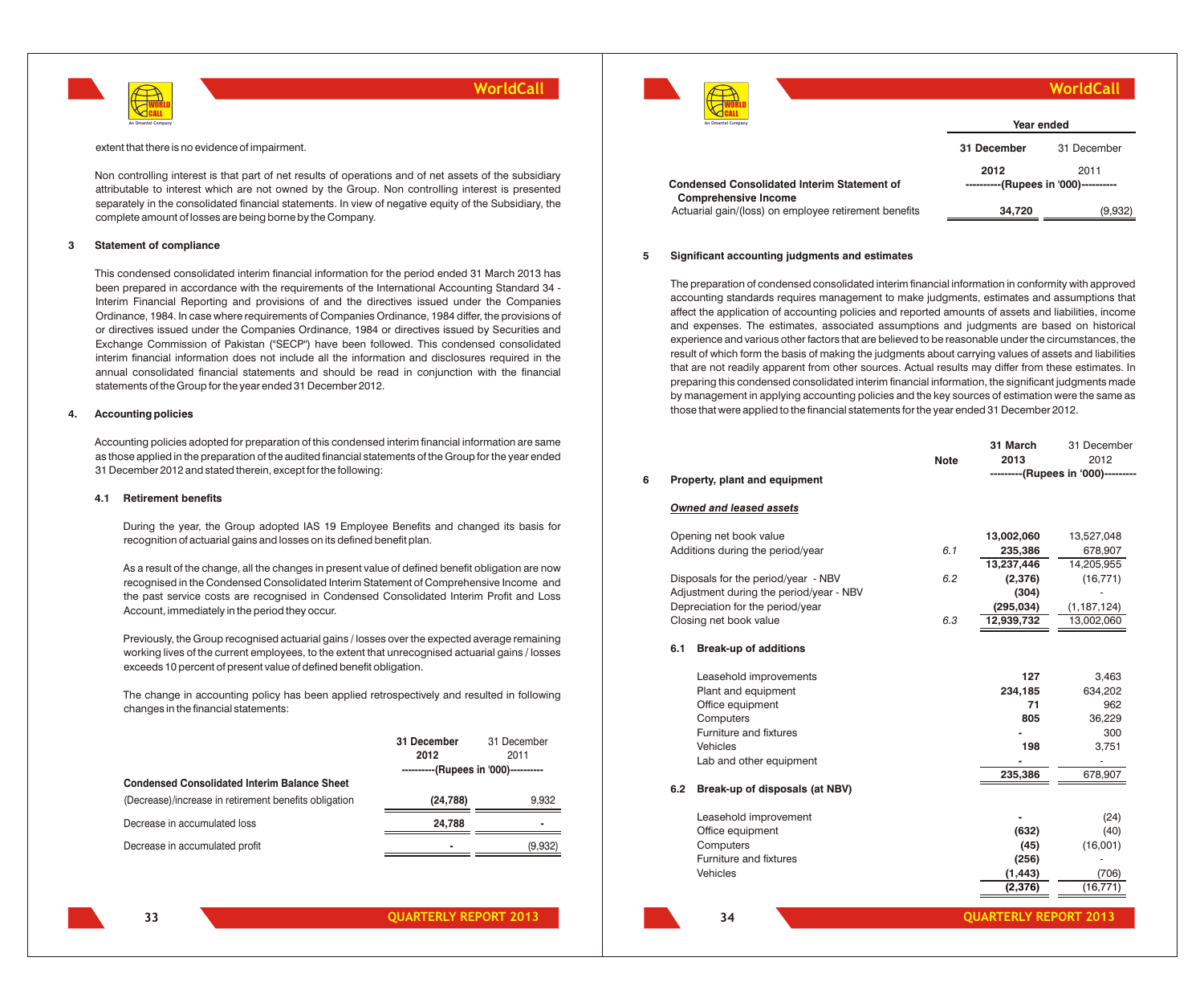

**4,934,338** 4,987,160

**6.3** Property, plant and equipment includes equipment deployed in implementing the Universal Service Fund network which is subject to lien exercisable by Universal Service Fund Company ("USFC") in the event of failure by the Company to maintain service availability and quality specification.

|   |                                        |             | 31 March  | 31 December                        |
|---|----------------------------------------|-------------|-----------|------------------------------------|
|   |                                        | <b>Note</b> | 2013      | 2012                               |
|   |                                        |             |           | ---------(Rupees in '000)--------- |
| 7 | Intangible assets (at NBV)             |             |           |                                    |
|   | Licenses                               |             | 1,695,925 | 1,735,324                          |
|   | Indefeasible right of use - Media cost | 7.1         | 671.501   | 684,568                            |
|   | Software                               |             | 13.418    | 13,774                             |
|   | Goodwill                               | 7.2         | 2,553,494 | 2,553,494                          |

- **7.1** During the year 2011, the Company acquired an indefeasible right of use in respect of capacity procured from Multinet Pakistan (Private) Limited for the period of 15 years.
- **7.2** Goodwill represents the difference between the cost of the acquisition (fair value of consideration paid) and the fair value of the net identifiable assets acquired at the time of merger of Worldcall Telecom Limited with Worldcall Communications Limited, Worldcall Multimedia Limited and Worldcall Broadband Limited.

The Company assessed the recoverable amount of Goodwill at 31 March 2013 and determined that, as of this date, there is no indication of impairment of Goodwill. The recoverable amount was calculated on the basis of five year financial business plan approved by the Board which assumes cash inflows of USD 35 million during the financial year ending 31 December 2013 as foreign currency denominated convertible preference shares with mandatory conversion into equity.

The business plan also includes a comprehensive analysis of the existing operational deployments of the Company along with strategic direction of future investments and business growth. Discount rate of 16% was used for the calculation of net present value of future cash flows. The cash flows beyond the five years period have been extrapolated using a steady 5% growth rate which is consistent with the long-term average growth rate for the industry, whereas for impairment calculation no growth is considered in cash flows beyond five years as per International Accounting Standard 36 - Impairment of Assets.

### **8 Long term trade receivable**

This represents receivable from the sale of Optical Fiber Cable stated at amortized cost by using the discount rate of 16%. This amount is receivable from Pakistan Mobile Communications (Private) Limited over a period of five years and from Getronics Pakistan (Private) Limited over a period of 20 years.

### **9 Non current assets and liabilities classified as held for sale**

The Company's foreign subsidiary namely Worldcall Telecommunications Lanka (Private) Limited was suffering losses as the demand for payphones in Sri Lanka has greatly diminished. Keeping in view the Sri Lankan market conditions and negative equity of the subsidiary, the management decided and approved the winding up of the subsidiary. Long term investment in subsidiary has been classified as discontinued operations.



Following are the results for the period ending 31 March 2013 and the comparative period of discontinued operations:

|                                                                                                            |      | <b>Quarter ended</b> | Quarter ended                      |
|------------------------------------------------------------------------------------------------------------|------|----------------------|------------------------------------|
|                                                                                                            |      | 31 March             | 31 March                           |
|                                                                                                            |      | 2013                 | 2012                               |
|                                                                                                            |      |                      | ---------(Rupees in '000)--------- |
| <b>Results of discontinued operations</b>                                                                  |      |                      |                                    |
| Revenue                                                                                                    |      |                      |                                    |
| Expenses                                                                                                   |      | (991)                | (779)                              |
| Results from operating activities                                                                          |      | (991)                | (779)                              |
| Finance cost                                                                                               |      | (1)                  |                                    |
| Other income                                                                                               |      | 46                   |                                    |
| Loss for the period                                                                                        |      | (946)                | (779)                              |
| Cash flow generated from/(used in) discontinued operations                                                 |      |                      |                                    |
| Net cash used in operating activities                                                                      |      | (630)                | (474)                              |
| Net cash used in investing activities                                                                      |      |                      |                                    |
| Net cash generated from financing activities                                                               |      | 488                  | 454                                |
|                                                                                                            |      | (142)                | (20)                               |
|                                                                                                            |      |                      |                                    |
| Net cash generated from discontinued operation                                                             |      | 31 March             | 31 December                        |
|                                                                                                            |      | 2013                 | 2012                               |
| Assets and liabilities classified as held for sale                                                         |      |                      | ---------(Rupees in '000)--------- |
|                                                                                                            |      |                      |                                    |
|                                                                                                            |      | 2                    | 144                                |
|                                                                                                            |      | $\overline{2}$       | 144                                |
|                                                                                                            |      |                      |                                    |
| Assets<br>Cash and bank<br><b>Liabilities</b><br>Trade and other payables                                  |      | 4,749                | 3,556                              |
|                                                                                                            |      | 7                    | 7                                  |
|                                                                                                            |      | 4,756                | 3,563                              |
|                                                                                                            |      |                      |                                    |
| Habib Bank Limited - I                                                                                     | 10.1 | 734,000              | 708,000                            |
|                                                                                                            | 10.2 | 220,000              | 194,459                            |
|                                                                                                            | 10.3 |                      | 49,500                             |
|                                                                                                            | 10.4 | 36,896               | 42,196                             |
| Habib Bank Limited - II<br><b>KASB Bank Limited</b><br>Soneri Bank Limited - I<br>Soneri Bank Limited - II | 10.5 | 36,531               | 4,879                              |
| Income tax payable<br>Short term borrowings<br>Standard Chartered Bank (Pakistan) Limited                  | 10.6 | 9,331                | 15,733                             |

**10.1** This represents a bridge loan facility of Rs. 734 million from Habib Bank Limited ("HBL") to bridge Convertible Preference Shares to be issued by the Company. The said facility is repayable on receipts against preference shares having mark up of 3 month KIBOR plus 3.50% per annum. Facility is completely secured under joint pari passu hypothecation agreement for present and future fixed and current assets of the Company amounting to Rs. 1,015.67 million.

```
35
```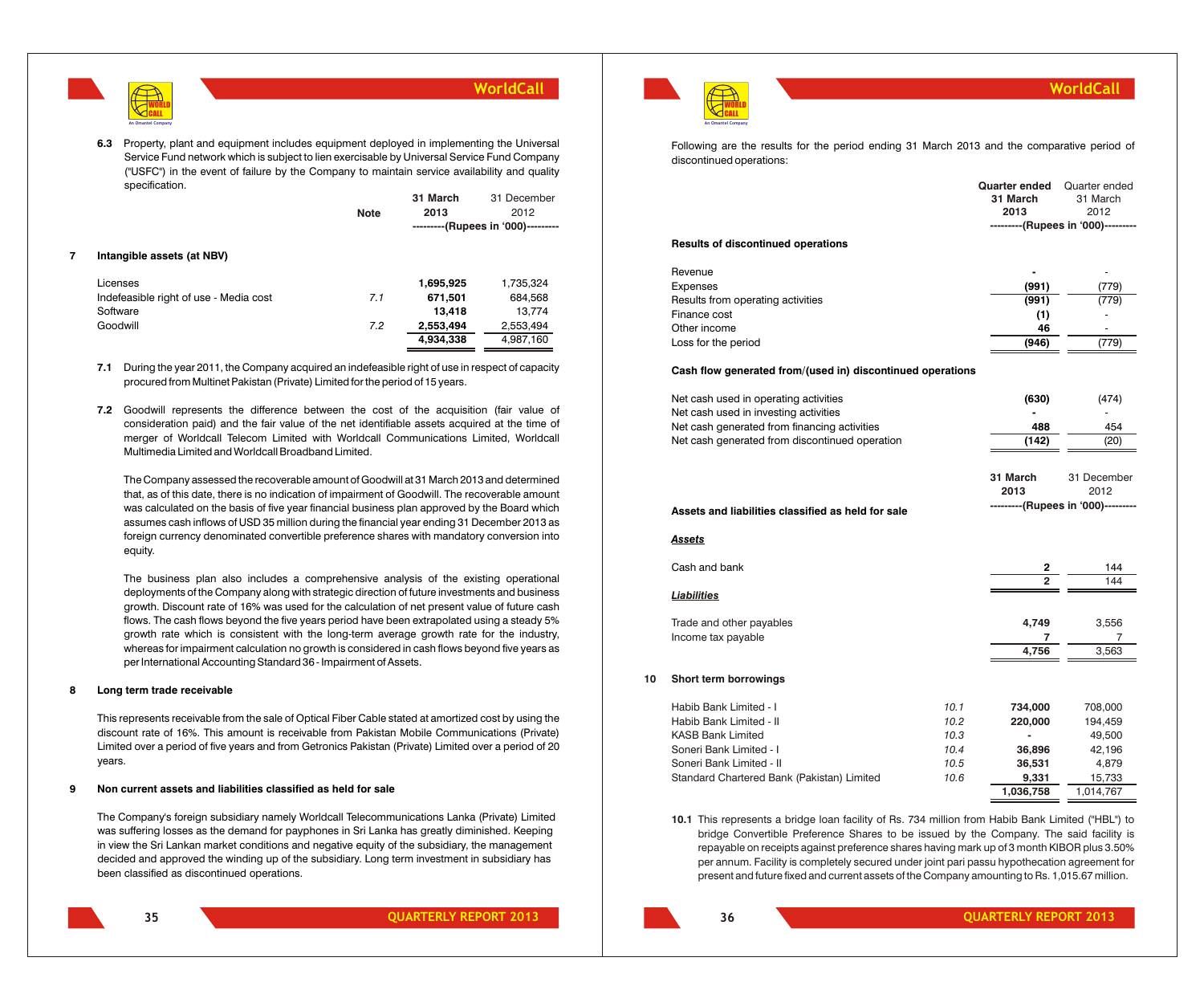

- **10.2** This represents a working capital finance facility of Rs. 220 million from Habib Bank Limited ("HBL"). The said facility is repayable over a period of 180 days having mark up of one month KIBOR plus 0.75% per annum. To secure the facility, an unconditional, irrevocable, first demand stand-by letter of credit has been issued by National Bank of Oman favouring Habib Bank Limited. This arrangement shall remain effective until all obligations under the facility are settled.
- **10.3** The facility has been settled during the period.
- **10.4** This facility carries mark up of 6 month KIBOR + 4.00% per annum. It is secured through joint pari passu hypothecation agreement with 25% margin.
- **10.5** It carries mark-up ranging from 19.00% 21.00% per annum and is secured by hypothecation charge on assets.
- **10.6** It carries markup of 19.00% 21.00% per annum and is secured by hypothecation charge on assets and lien over import documents.

|                                                             | 31 March<br>2013      | 31 December<br>2012                |
|-------------------------------------------------------------|-----------------------|------------------------------------|
| <b>Term Finance Certificates - secured</b><br>11            |                       | ---------(Rupees in '000)--------- |
| Term finance certificates<br>Less: Initial transaction cost | 1,643,735<br>(53,994) | 1,643,735<br>(53,994)              |
|                                                             | 1,589,741             | 1,589,741                          |
| Amortization of transaction cost                            | 53,081<br>1,642,822   | 50,342<br>1,640,083                |
| Less: Current maturity                                      | 1,642,822             | 1,640,083                          |

Term finance certificates have a face value of Rs. 5,000 per certificate.

### *Term finance certificates*

These represent listed Term Finance Certificates ("TFC") amounting to Rs. 4,000 million. Out of this, Rs. 3,000 million was received on account of Pre-IPO and Rs. 1,000 million was offered to public for subscription. These TFCs were redeemable in seven equal semi annual instalments commencing from October 2010. Profit rate is charged at six months average KIBOR plus 1.60% per annum. These are secured by way of first pari passu charge on the present and future fixed assets of the Company amounting to Rs. 5,333.33 million and assignment of licenses.

These TFC's have been rescheduled by majority of TFC holders. The principal will be repayable in three semi annual instalments commencing from October 2014.

|    |                                | 31 March                     | 31 December                        |
|----|--------------------------------|------------------------------|------------------------------------|
|    |                                | 2013                         | 2012                               |
|    |                                |                              | ---------(Rupees in '000)--------- |
| 12 | Long term loan                 |                              |                                    |
|    | Receipt                        | 2,943,855                    | 2,943,855                          |
|    | Less: Initial transaction cost | (42, 668)                    | (42, 668)                          |
|    |                                | 2,901,187                    | 2,901,187                          |
|    |                                |                              |                                    |
|    | 37                             | <b>OUARTERLY REPORT 2013</b> |                                    |

| N                                     |                         | WorldCall                                                 |
|---------------------------------------|-------------------------|-----------------------------------------------------------|
| An Omantel Company                    | 31 March<br>2013        | 31 December<br>2012<br>---------(Rupees in '000)--------- |
| Add: Amortization of transaction cost | 12,191<br>2,913,378     | 10,667<br>2,911,854                                       |
| Add: Exchange loss                    | 447,495<br>3,360,873    | 406,095<br>3,317,949                                      |
| Less: Current maturity                | (678, 270)<br>2,682,603 | (502, 493)<br>2,815,456                                   |

This represents foreign currency syndicated loan facility amounting to USD 35 million from Askari Bank Limited Offshore Banking Unit, Bahrain, lead arranger for the transaction is Askari Bank Limited. This loan is repayable in twenty equal quarterly instalments, with 2 years grace period, commencing 06 June 2013. Profit is charged at three months average LIBOR plus 1.75% per annum and monitoring fee at 1.2% per annum. To secure the facility, an unconditional, irrevocable, first demand stand-by letter of credit has been issued by National Bank of Oman favouring Askari Bank Limited against the corporate guarantee of Oman Telecommunication Company SAOG. This arrangement shall remain effective until all obligations under the facility are settled.

### **13 Deferred income**

It represents the amount received in advance against contracts valuing Rs. 786 million and Rs. 487 million for the deployment of network in Multan Telecommunication Region and Gujranwala Telecommunication Region, respectively, awarded by Universal Service Fund Company ("USFC"), a company established for the purpose of increasing teledensity in Pakistan. The amount is adjustable against delivery of milestones.

|                                                 | 2013      | 2012                               |
|-------------------------------------------------|-----------|------------------------------------|
| Long term payables<br>14                        |           | ---------(Rupees in '000)--------- |
| Payable to Pakistan Telecommunication Authority | 723.693   | 768.589                            |
| Payable to Multinet Pakistan (Private) Limited  | 54.290    | 115,835                            |
| <b>Suppliers</b>                                | 452.744   | 404.020                            |
|                                                 | 1.230.727 | 1.288.444                          |

### **15 Contingencies and commitments**

**Contingencies**

### **15.1 Billing disputes with PTCL**

- **15.1.1** There is a dispute of Rs. 72.64 million (31 December 2012: Rs 72.64 million) with PTCL of non revenue time of prepaid calling cards and Rs. 41.85 million (31 December 2012: Rs 41.40 million) for excess minutes billed on account of interconnect and settlement charges. The Company is hopeful that matter will be decided in favour of the Company.
- **15.1.2** PTCL has charged the Company excess Domestic Private Lease Circuits (DPLC) and other media charges amounting to Rs. 188.39 million (31 December 2012: Rs.183.99 million) on account of difference in rates, distances and date of activations. The Company has deposited Rs. 40 million (31 December 2012: Rs. 40 million) in Escrow Account on account of dispute of charging of bandwidth charges from the date of activation of Digital Interface Units (DIUs) for commercial operation and in proportion to activation of DIUs related to each DPLC link and excess charging in respect of Karachi-Rawalpindi link which was never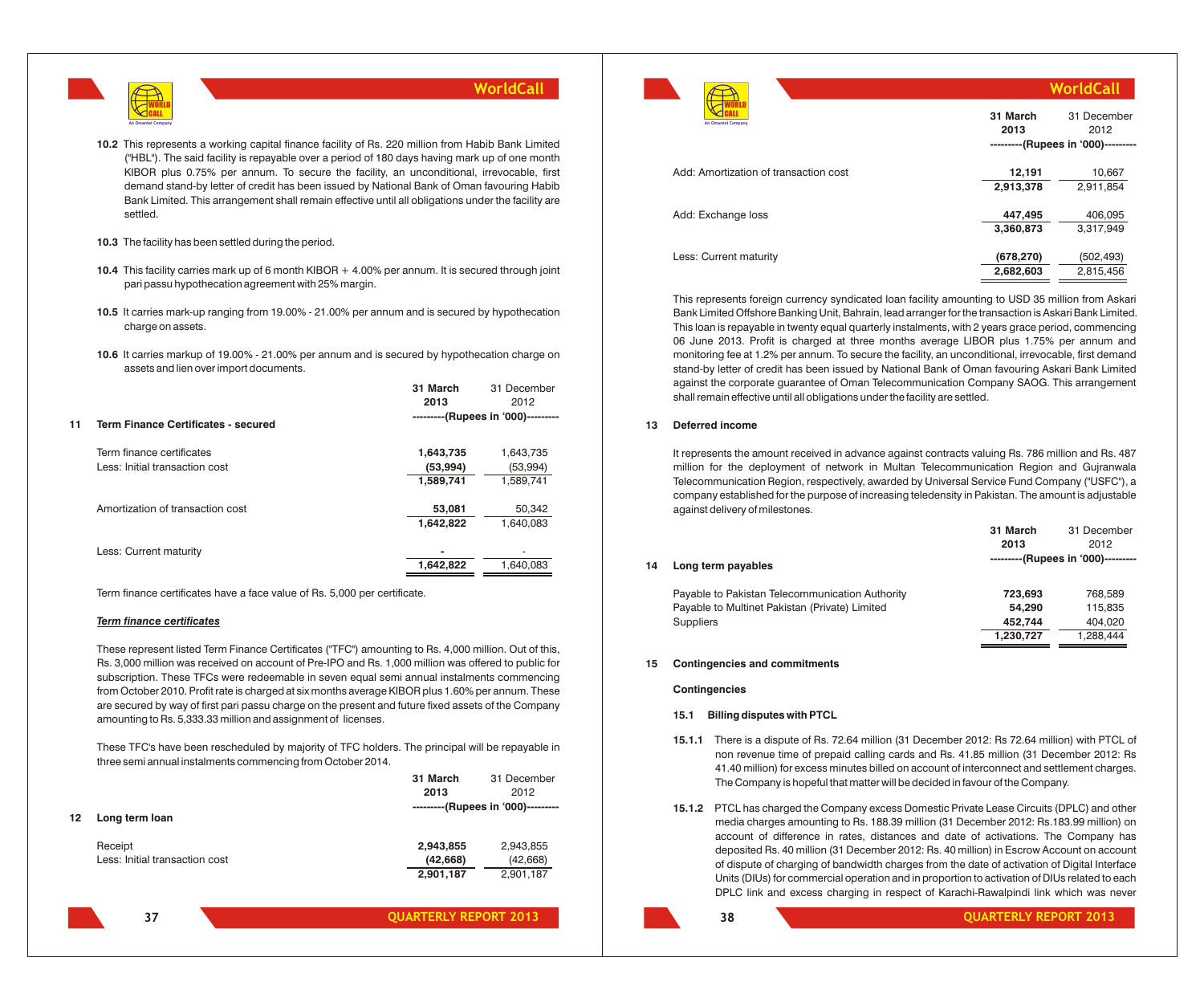

activated. The Company is hopeful that matter will be decided in favour of the Company.

### **15.2 Disputes with Pakistan Telecommunication Authority (PTA)**

- **15.2.1** There is a dispute with PTA on roll out of Company's 479 MHz and 3.5 GHz frequency bands licenses for allegedly not completing roll out within prescribed time. The dispute is pending adjudication at PTA. The Company is hopeful that the issue will be favorably resolved at the level of PTA.
- **15.2.2** There is a dispute with PTA on payment of research and development fund contribution amounting to Rs. 5.65 million (31 December 2012: Rs. 5.65 million). The legal validity of this fund is under challenge before the Honourable Supreme Court of Pakistan. The Company is hopeful of a favourable decision.
- **15.2.3** There is a dispute with PTA on payment of contribution of APC for USF amounting to Rs. 491 million (31 December 2012: Rs. 491 million) in relation to the period prior to the valid formation of USF fund by the Federal Government. Out of this amount, Rs. 394 million has been deposited with PTA. The matter is pending adjudication before the Honourable Supreme Court of Pakistan. The Company is hopeful of a favourable decision.

### **15.3 Taxation issues**

- **15.3.1** Income Tax Return for the tax year ended 30 June 2006 was filed under the self assessment scheme. Subsequently, the case was reopened by invoking the provisions of section 122 (5A). Additions were made on account of brought forward losses, gratuity and goodwill of Rs. 773 million. The appeal of the Company is pending in Income Tax Appellate Tribunal Lahore. The Company is hopeful that the matter will be decided in favour of the Company.
- **15.3.2** Income Tax Returns for the tax year ended 30 June 2003 were filed under the self assessment scheme of Worldcall Communications Limited, Worldcall Multimedia Limited, Worldcall Broadband Limited and Worldcall Phone cards Limited, now merged into the Company. The Company has received orders under section 122(5A) against the said returns filed under self assessment on 02 January 2009. As per Orders, the Income Tax Department intends to amend the returns on certain issues such as depreciation, turnover tax adjustment, gratuity provision, share premium, allocation of expenses to capital gain, mark up from associates and share deposit money amounting to Rs. 29.9 million. An appeal has been filed by the Company against the orders before the Commissioner of Income Tax (Appeals). Commissioner of Income Tax (Appeals) has restored the original assessment order U/S 177 dated 17 May 2005 for Worldcall Broadband Limited. Remaining appeals were also decided and a partial relief was given by CIT (Appeals), while being aggrieved, the Company has filed appeals in Income Tax Appellate Tribunal Lahore. Based on legal advice, the Company is hopeful that matter will be decided in favour of the Company.
- **15.3.3** There is a dispute with Sales Tax Authorities for payment of Rs.167 million claimed and issue and in case companies of other jurisdiction, the Inland Revenue Tribunal has dismissed the case of sales tax authorities. It is therefore that, the Company is hopeful of a favourable decision. obtained as sales tax refund in the year 2006 by the Company. The matter is presently being adjudicated by the Honourable Lahore High Court Lahore. An injunction currently holds field which precludes recovery from the Company. The Company has paid 20% of principal amount to date to the department against the said dispute. Moreover, this is an industrial



#### **15.4 Others**

**15.4.1** Samsung claimed an amount of Rs.132.6 million (USD 1.4 million) against its receivables under a certain settlement and services agreement. However, the Company denies the claim on the basis that Samsung failed to fulfil its obligations and did not provide services for which Company reserves the right to initiate appropriate proceedings against Samsung. Based on the legal advice, the Company is hopeful that matter will be resolved in its favour.

|    | <b>Commitments</b>                                 | 31 March<br>2013                  |       | 31 December<br>2012<br>---------(Rupees in '000)---------               |
|----|----------------------------------------------------|-----------------------------------|-------|-------------------------------------------------------------------------|
|    | 15.5 Outstanding quarantees                        | 1,170,611                         |       | 1,213,373                                                               |
|    | 15.6 Commitments in respect of capital expenditure | 2,037,351                         |       | 2,070,847                                                               |
|    | 15.7 Outstanding letters of credit                 |                                   |       | 38,840                                                                  |
|    |                                                    | Quarter ended<br>31 March<br>2013 |       | Quarter ended<br>31 March<br>2012<br>---------(Rupees in '000)--------- |
| 16 | Cash generated from operations                     |                                   |       |                                                                         |
|    | Loss before taxation                               | (459, 820)                        |       | (578, 212)                                                              |
|    | Adjustment for non-cash charges and other items:   |                                   |       |                                                                         |
|    | Depreciation                                       | 295,034                           |       | 278,562                                                                 |
|    | Amortization of intangible assets                  | 48,344                            |       | 48,333                                                                  |
|    | Amortization of transaction cost                   |                                   | 4,263 | 4,262                                                                   |
|    | Discounting charges                                | 8,034                             |       | 10,294                                                                  |
|    | Amortization of receivables                        | (1,940)                           |       | ä,                                                                      |
|    | Provision for doubtful receivables                 | 38,056                            |       | 32,763                                                                  |
|    | Provision for stores and spares                    | 9,000                             |       | ÷,                                                                      |
|    | Exchange loss on foreign currency loan             | 41,400                            |       | 31,050                                                                  |
|    | Gain on sale of property, plant and equipment      | (3, 493)                          |       |                                                                         |
|    | Exchange translation difference                    |                                   | (749) | 4,657                                                                   |
|    | Retirement benefits                                | 15,148                            |       | 25,963                                                                  |
|    | Finance cost                                       | 151,836                           |       | 156,527                                                                 |

**Profit before working capital changes 145,113** 14,199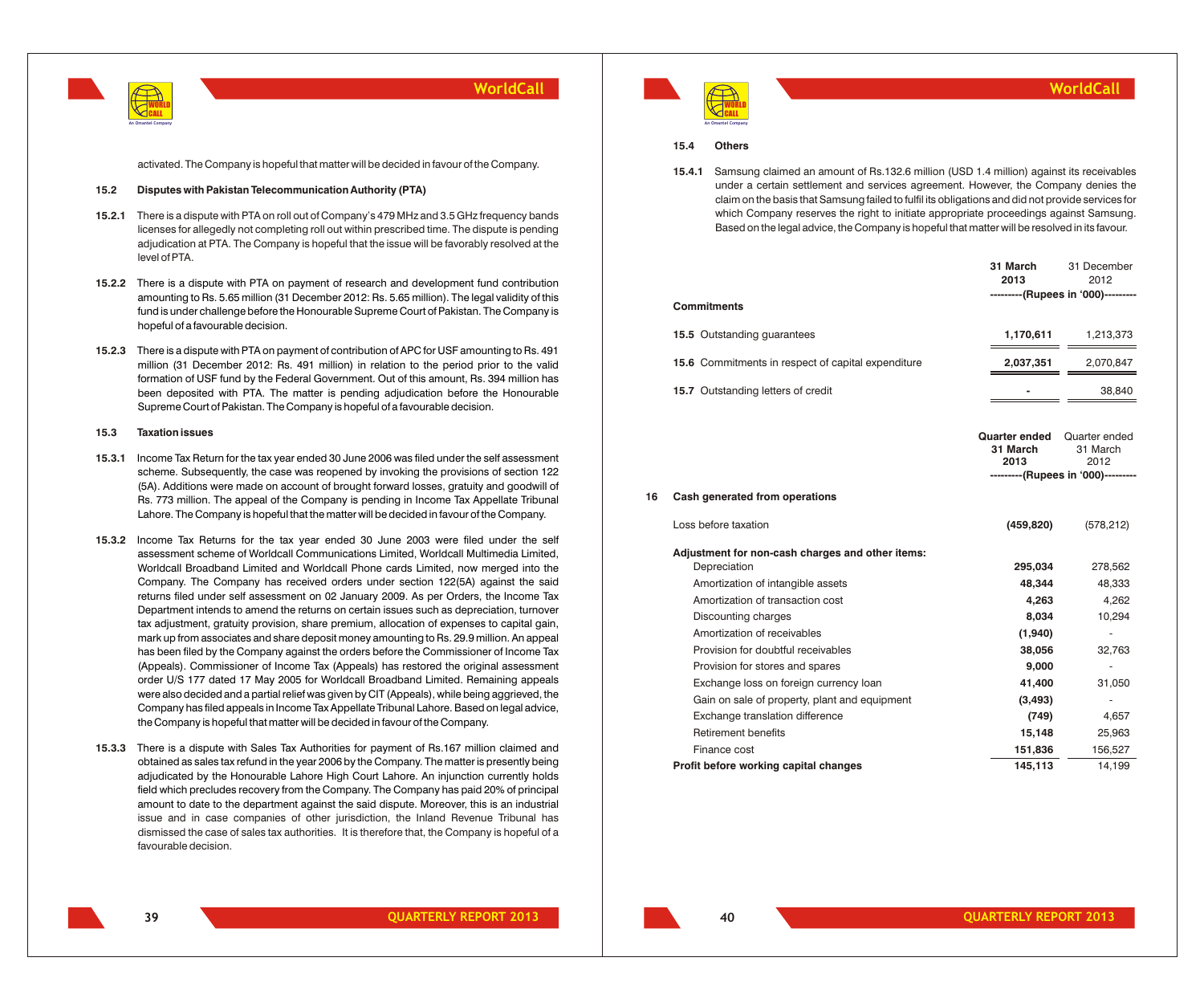

**212,489** 217,972

**Quarter ended** Quarter ended **31 March 2013** 31 March 2012 **---------(Rupees in '000)---------**

**Effect on cash flow due to working capital changes:**

*(Increase)/decrease in the current assets*

| Stores and spares               | 7,506      | (2,856)   |
|---------------------------------|------------|-----------|
| Stock in trade                  | (11, 894)  | 33,496    |
| Trade debts                     | 142,079    | (533,027) |
| Loans and advances              | (107, 733) | 18,469    |
| Deposits and prepayments        | 18,307     | (9, 161)  |
| Other receivables               | (60, 960)  | 26,573    |
| Increase in current liabilities |            |           |
| Trade and other payables        | 80,071     | 670,279   |
|                                 | 67,376     | 203.773   |
|                                 |            |           |

### **17 Related party transactions**

The related parties comprise of shareholders, foreign subsidiary, local associated companies, related group companies, directors of the Company, companies where directors also hold directorship and key management personnel. Significant transactions with related parties are as follows:

|                                         |                                                              | Quarter ended<br>31 March<br>2013 | Quarter ended<br>31 March<br>2012<br>---------(Rupees in '000)--------- |
|-----------------------------------------|--------------------------------------------------------------|-----------------------------------|-------------------------------------------------------------------------|
| <b>Relationship with</b><br>the Company | <b>Nature of transactions</b>                                |                                   |                                                                         |
| <b>Parent Company</b>                   | Purchase of goods and services<br>Sale of goods and services | 15<br>6                           | 358,596<br>10,843                                                       |
| Other related parties                   | Purchase of goods and services<br>Sale of goods and services | 2,522<br>259                      | 2.292                                                                   |
| Key management personnel                | Salaries and other employee benefits                         | 79.139                            | 86.417                                                                  |

All transactions with related parties have been carried out on commercial terms and conditions.

|                                 | 31 March  | 31 December                        |
|---------------------------------|-----------|------------------------------------|
|                                 | 2013      | 2012                               |
|                                 |           | ---------(Rupees in '000)--------- |
| Period / year end balances      |           |                                    |
| Receivable from related parties | 228,813   | 228.813                            |
| Payable to related parties      | 2.159.323 | 2.104.212                          |

These are in normal course of business and are interest free.



**WorldCall**

#### **18 Financial instruments**

### **Offsetting of financial assets and financial liabilities**

The Group adopted Disclosures - Offsetting Financial Assets and Financial Liabilities (amendments to IFRS 7). The disclosures set out in the tables below include financial assets and financial liabilities that:

- are offset in the Group's balance sheet; or
- are subject to an enforceable master netting arrangement or similar agreement that covers similar financial instruments, irrespective of whether they are offset in the balance sheet.

At the date of balance sheet, the Group has no enforceable master netting arrangements or other similar arrangements.

| Financial assets subject to offsetting<br>18.1 |             | As at 31 March 2013                                      |                                                                                                                         |                                                                                                   |                                                                                     |             |                                                                      |
|------------------------------------------------|-------------|----------------------------------------------------------|-------------------------------------------------------------------------------------------------------------------------|---------------------------------------------------------------------------------------------------|-------------------------------------------------------------------------------------|-------------|----------------------------------------------------------------------|
|                                                | <b>Note</b> | Gross<br>amounts of<br>recognised<br>financial<br>assets | Gross<br>amount of<br>recognised<br>financial<br>liabilities off<br>set in the<br>statement of<br>financial<br>position | Net amount<br>of financial<br>assets<br>presented in<br>the statement<br>of financial<br>position | Related<br>amounts not<br>off set in the<br>statement of<br>financial<br>statements | Net amount  | Financial<br>assets not<br>in scope of<br>off setting<br>disclosures |
|                                                |             | A                                                        | R                                                                                                                       | $C = A - B$                                                                                       | D                                                                                   | $E = C - D$ |                                                                      |
| <b>Financial assets</b>                        |             |                                                          |                                                                                                                         |                                                                                                   | ---(Rupees in '000)------------------------------                                   |             |                                                                      |
| Long term trade receivables                    | 8           |                                                          |                                                                                                                         |                                                                                                   |                                                                                     |             | 232,567                                                              |
| Long term loans and deposits                   |             |                                                          |                                                                                                                         |                                                                                                   |                                                                                     |             | 103,989                                                              |
| Trade debts                                    |             | 3.890.459                                                | (1,433,501)                                                                                                             | 2,456,958                                                                                         |                                                                                     | 2,456,958   |                                                                      |
| Loans and advances - considered good           |             |                                                          |                                                                                                                         |                                                                                                   |                                                                                     |             | 1,549,149                                                            |
| Other receivables - current                    |             |                                                          |                                                                                                                         |                                                                                                   |                                                                                     |             | 117,133                                                              |
| Short term investments                         |             |                                                          |                                                                                                                         |                                                                                                   |                                                                                     |             | 100,385                                                              |
| Income tax recoverable - net                   |             | 451,915                                                  | (297, 733)                                                                                                              | 154,182                                                                                           | ۰                                                                                   | 154,182     |                                                                      |
| Cash and bank balances                         |             |                                                          |                                                                                                                         |                                                                                                   |                                                                                     |             | 74,456                                                               |
|                                                |             | 4,342,374                                                | (1,731,234)                                                                                                             | 2,611,140                                                                                         |                                                                                     | 2,611,140   |                                                                      |

| 18.2 Financial liabilities subject to offsetting         |    |                                                               |                                                                                                                    | As at 31 March 2013                                                                                           |                                                                                     |             |                                                                                  |
|----------------------------------------------------------|----|---------------------------------------------------------------|--------------------------------------------------------------------------------------------------------------------|---------------------------------------------------------------------------------------------------------------|-------------------------------------------------------------------------------------|-------------|----------------------------------------------------------------------------------|
|                                                          |    | Gross<br>amounts of<br>recognised<br>financial<br>liabilities | Gross<br>amount of<br>recognised<br>financial<br>assets off set<br>in the<br>statement of<br>financial<br>position | Net amount<br>of financial<br><b>liabilities</b><br>presented in<br>the statement<br>of financial<br>position | Related<br>amounts not<br>off set in the<br>statement of<br>financial<br>statements | Net amount  | Financial<br><b>liabilities</b><br>not in scope<br>of off setting<br>disclosures |
|                                                          |    | A                                                             | B                                                                                                                  | $C = A - B$                                                                                                   | n                                                                                   | $E = C - D$ |                                                                                  |
| Financial liabilities                                    |    |                                                               |                                                                                                                    |                                                                                                               |                                                                                     |             |                                                                                  |
| Short term borrowings                                    | 10 |                                                               |                                                                                                                    |                                                                                                               |                                                                                     |             | 1,036,758                                                                        |
| Running finances under mark-up<br>arrangements - secured |    |                                                               |                                                                                                                    |                                                                                                               |                                                                                     |             | 791,725                                                                          |
| Licence fee payable                                      |    |                                                               |                                                                                                                    |                                                                                                               |                                                                                     |             | 1.021.500                                                                        |
| Trade and other payables                                 |    | 7.035.812                                                     | (1,009,539)                                                                                                        | 6.026.273                                                                                                     |                                                                                     |             |                                                                                  |
| Interest and mark-up accrued                             |    |                                                               |                                                                                                                    |                                                                                                               |                                                                                     |             | 260.484                                                                          |
| Term finance certificates - secured                      | 11 |                                                               |                                                                                                                    |                                                                                                               |                                                                                     |             | 1.642.822                                                                        |
| Long term loan                                           | 12 |                                                               |                                                                                                                    |                                                                                                               |                                                                                     |             | 2,682,603                                                                        |
| Retirement benefits                                      |    |                                                               |                                                                                                                    |                                                                                                               |                                                                                     |             | 350,573                                                                          |
| Liabilities against assets subject to                    |    |                                                               |                                                                                                                    |                                                                                                               |                                                                                     |             |                                                                                  |
| finance lease                                            |    |                                                               |                                                                                                                    |                                                                                                               |                                                                                     |             | 27,578                                                                           |
| Long term payables                                       | 14 |                                                               |                                                                                                                    |                                                                                                               |                                                                                     |             | 1,230,727                                                                        |
| Long term deposits                                       |    |                                                               |                                                                                                                    |                                                                                                               |                                                                                     |             | 42.433                                                                           |
|                                                          |    | 7.035.812                                                     | (1.009.539)                                                                                                        | 6.026.273                                                                                                     |                                                                                     |             |                                                                                  |

**42**

**QUARTERLY REPORT 2013 QUARTERLY REPORT 2013**